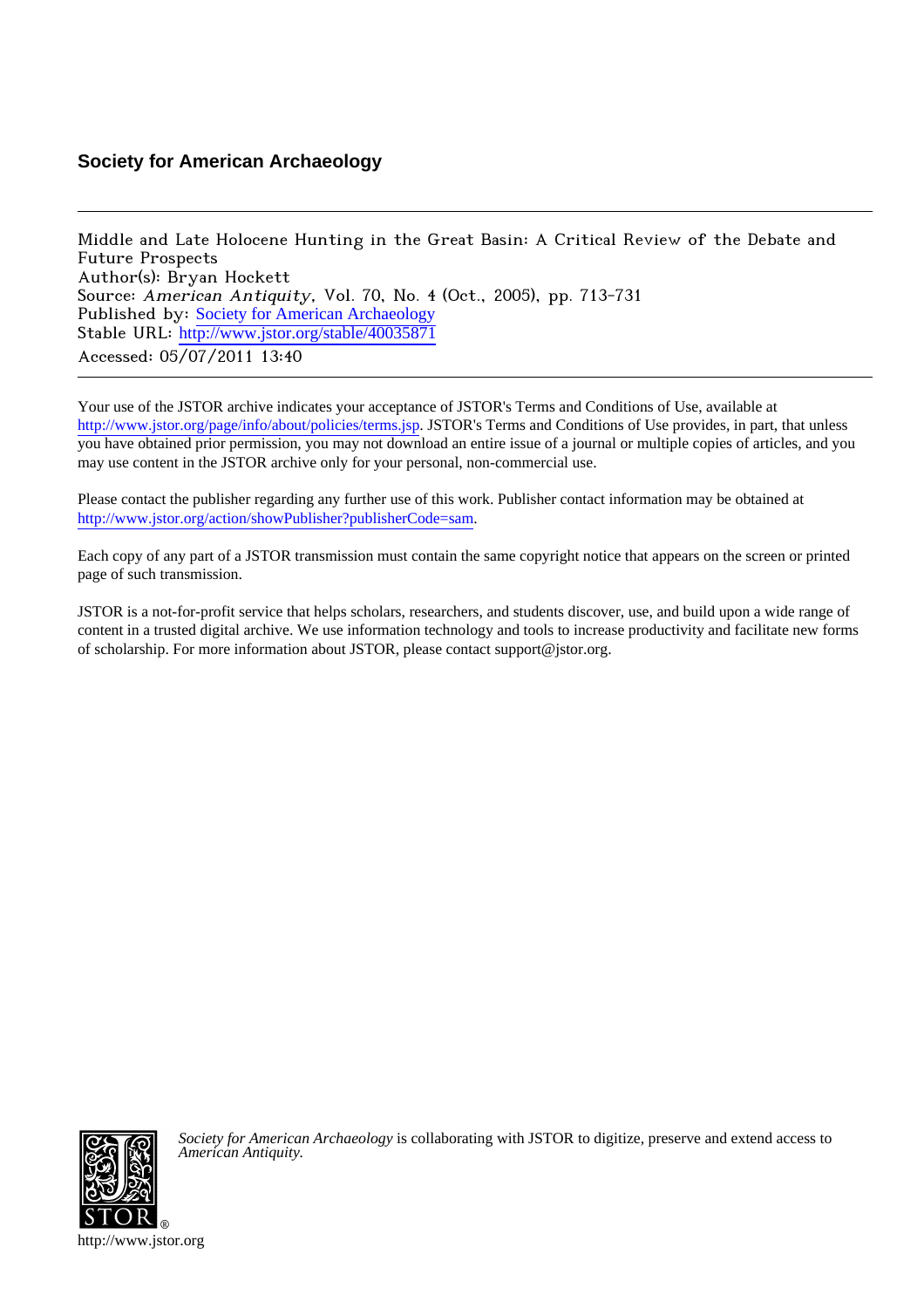# MIDDLE AND LATE HOLOCENE HUNTING IN THE GREAT BASIN: A CRITICAL REVIEW OF THE DEBATE AND FUTURE PROSPECTS

### Bryan Hockett

Recent papers published in American Antiquity and elsewhere have debated whether there were more artiodactyls available to human foragers during the relatively cool and moist Late Holocene compared to the relatively warm and dry Middle Holocene in the Great Basin. If so, how did human foragers respond to changes in artiodactyl abundance, and what explanations may be offered to account for any changes in human behavior across the Middle Holocene-Late Holocene boundary? A critical examination of the data used in this debate does not support the interpretation that human foragers across the Great Basin intensified artiodactyl hunting during the Late Holocene relative to Middle Holocene levels. Depending on location and setting, individual sites occupied during the Middle Holocene may show decidedly more intensive artiodactyl hunting at this time. At other sites, artiodactyl hunting remained consistent throughout the Middle and Late Holocene, while small game hunting and gathering significantly varied. New data presented below suggest that a change from encounter or ambush hunting involving small family groups to the communal hunting of pronghorn by larger numbers of people occurred near the Middle Holocene-Late Holocene boundary. I suggest that changes in social organization and technology also occurred at this time.

En artículos recientes publicados en American Antíquity y otra partes, ha surgido una discusión con respecto a si había más artiodáctilos disponibles para los forrajeros humanos durante el ultimo período Holoceno relativamente fresco y húmedo, comparado con el clima relativamente caliente y seco en el Holoceno Medio en el Cuenca Grande. Si es así ¿cómo los forrajeros humanos respondieron a los cambios en abundancia de los artiodáctilos, y qué explicaciones se pueden ofrecer para a los cambios del comportamiento humano a través del Holoceno Medio-Holoceno Tardío Todo parece coincidir en que los climas frescos y húmedos del Holoceno Tardío fomentaron mayores densidades demográficas de artiodáctilos. Un punto de vista es que los cazadores respondieron intensificando la caza de artiodáctilos, privilegiándolos sobre presas de caza más pequeñas tal como los leporinos. Según esta visión, estos datos apoyan modelos tales como "opción de la presa" diseñada para probar si los forrajeros eligen los alimentos sin tomar en cuenta valores calóricos. Desde otro punto de vista, los cazadores intensificaron la caza de los artiodáctilos durante el Holoceno Tardío porque les dio mayor acceso a las hembras, de tal manera aumentando su aptitud selectiva. Un examen crítico de estos datos, sin embargo, no apoya la interpretación de que los forrajeros humanos de la Cuenca Grande intensificaron la caza de los artiodáctilos durante el Holoceno Tardío y el Holoceno Medio. Dependiendo de la localización, los sitios ocupados durante el Holoceno Medio demuestran una caza decididamente más intensiva de los artiodáctilos, siendo constante a través del periodo, mientras que la caza de presas pequeñas varió perceptiblemente. Los datos presentados aquí de 31 trampas aborígenes de antílope y 15 puntos de "proyectiles de matanza" situados en el norte-centro de la Cuenca Grande sugiere que un cambio de estrategia en la caza, variando del encuentro ó la emboscada de la presa, lo que implicaba a grupos pequeños de la familia, hacia la caza comunal del antílope, por mayor número de gente, ocurrió cerca del Holoceno Medio-Holoceno Terminal. Basado sobre estos datos, sugiero que los cambios en la organización y la tecnología social también ocurrieron en este tiempo. Discuto que se deben desarrollar nuevos modelos para describir y explicar adecuadamente los cambios en preferencias humanas de caza durante el Holoceno Medio y el Holoceno Tardío de la Cuenca Grande. Estos nuevos modelos requieren la evaluación y la incorporación del récord arqueológico regional y deben incluir el conocimiento actual sobre las relaciones sociales de las maneras, el comportamiento humano, la influencia de la tecnología y de la nutrición y las tendencias demográficas.

hy do changes occur in the nature and timing of prehistoric hunting patterns through time? In the Great Basin and elsewhere, there are at least four factors commonly cited to account for such changes, each of which

is not necessarily mutually exclusive of one another. The four factors I am referring to are  $(1)$  paleoclimatic patterns that impact the abundance, density, and distribution of resources (e.g., Broughton and Bayhem 2003; Haynes 2002; Hockett and Haws

Bryan Hockett a Bureau of Land Management, Elko Field Office, 3900 East Idaho Street, Elko, Nevada 89801

American Antiquity, 70(4), 2005, pp. 713-731 Copyright© 2005 by the Society for American Archaeology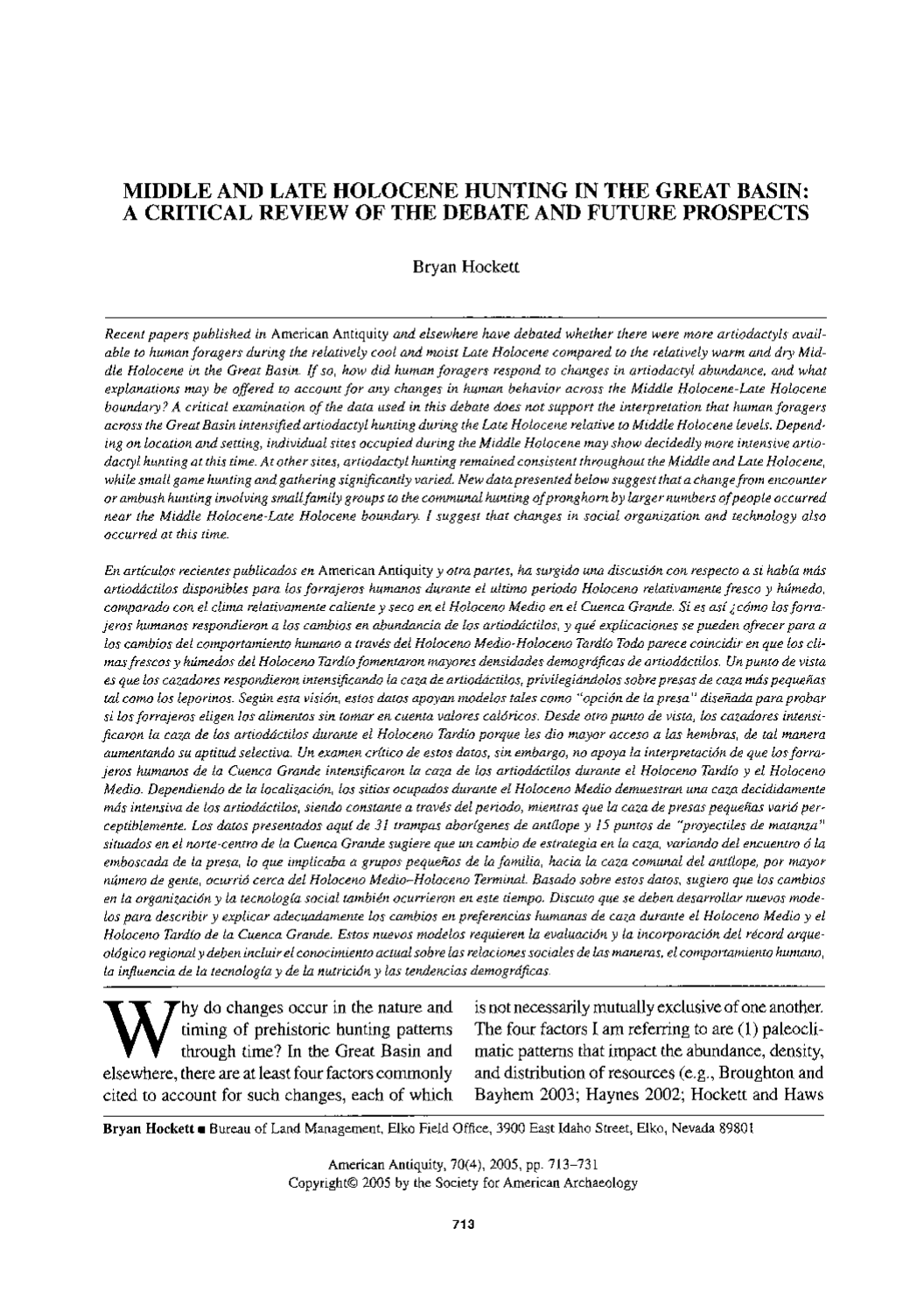2002); (2) selection acting on the demographic consequences of dietary choice, either from the perspective of nutritional ecology (e.g., Hockett and Haws 2003, 2005; Schwarcz and Schoeninger 1991) or optimal foraging theory (e.g., Winterhalder and Smith 2000); (3) social customs that influence the types of food people choose to eat and where they eat it (e.g., Crabtree 1990; Hockett 1998; Hildebrandt and McGuire 2002); and (4) technological changes that result in, or are a consequence of, increasing intensification of certain foods (e.g., Bettinger 1999).

In a number of recent papers, the first three factors have been discussed in one form or another to help explain the apparent increase in the number of artiodactyl bones found in many California and Great Basin sites that postdate ca. 5000 B.P. (Broughton and Bayhem 2003; Broughton and O'Connell 1999; Byers and Broughton 2004; Byers et al. 2005; Hildebrandt and McGuire 2002; McGuire et al. 2004; Schmitt et al. 2004; Ugan 2005; Zeanah 2000, 2004). The main questions here are threefold: (1) were there more artiodactyls available to human foragers in the Great Basin and California during the relatively cool and moist Late Holocene (LH) compared to the relatively warm and dry Middle Holocene (MH)?; (2) How do human foragers respond to changes in artiodactyl abundance?; (3) What explanations can be offered to account for changes in human behavior across the MH-LH boundary in response to differences in the abundance of artiodactyls?

On one side of this debate are the optimal foraging theorists who have developed models such as "prey choice" and "patch choice" to test whether human foraging behavior has been molded by selective forces to extract calories from the environment in the most efficient manner possible (Broughton and O'Connell 1999, and references therein). This philosophical position within archaeology is now often referred to simply as "foraging theory" (for a review of the origin of this general philosophy in experimental psychology, see Zipf 1949; for the biological sciences, see Winterhalder and Smith 2000). In these models, resources are ranked on an ordinal scale from most efficient to least efficient based on the net caloric return rates of individual food items. According to these rankings, artiodactyls outrank smaller game and plant resources (but see Madsen and

Kirkman 1988; Madsen and Schmitt 1998). As a result, artiodactyls are always included in the diet when encountered. Small game and plant foods are only eaten when large game is not encountered frequently enough to fulfill caloric requirements. Admittedly, human foragers rarely find enough large game to eat, so other resources are added to the diet based on their caloric return rankings. Importantly, if artiodactyls are encountered with increasing frequency through time, then they will constitute a greater proportion of the diet. Lowerranked small game and plant foods will be consumed less frequently depending on their net caloric return rates in order for hunter-gatherers to maintain the most energy-efficient foraging strategy.

Broughton and Bayhem (2003), Byers and Broughton (2004), and Byers et al. (2005) suggested that MH climate in the Great Basin depressed the numbers of artiodactyls on the landscape, while LH climate fostered greater population densities of large game. Human encounter rates with artiodactyls would have dropped during the MH; conversely, human foragers would have encountered artiodactyls more frequently during the LH. Utilizing the "artiodactyl index," which tracks the ratio of artiodactyls (high-ranked prey) to leporids (lower-ranked prey), Byers and Broughton (2004) cited two examples (Hogup Cave and Camels Back Cave) in which more leporids were eaten relative to artiodactyls during the MH; conversely, more artiodactyls were eaten relative to leporids during the LH at these sites.

Byers et al. (2005) then listed artiodactyl indices for eight Great Basin sites (including Hogup and Camels Back caves), each of which apparently shows that artiodactyls were more abundant than leporids during the LH compared to the MH. They did not state that human hunters took proportionately more artiodactyls during the LH at the six sites not mentioned in the Byers and Broughton (2004) article (Danger Cave, Dirty Shame Rockshelter, Gatecliff Shelter, Last Supper Cave, O'Malley Shelter, and Pie Creek Shelter), only that artiodactyl bones were recovered in larger numbers relative to leporid bones in the LH at all eight sites. Thus, without a single MH Great Basin site in which artiodactyls were either present or eaten in greater relative proportion to leporids, these data corroborate the predictions of the prey choice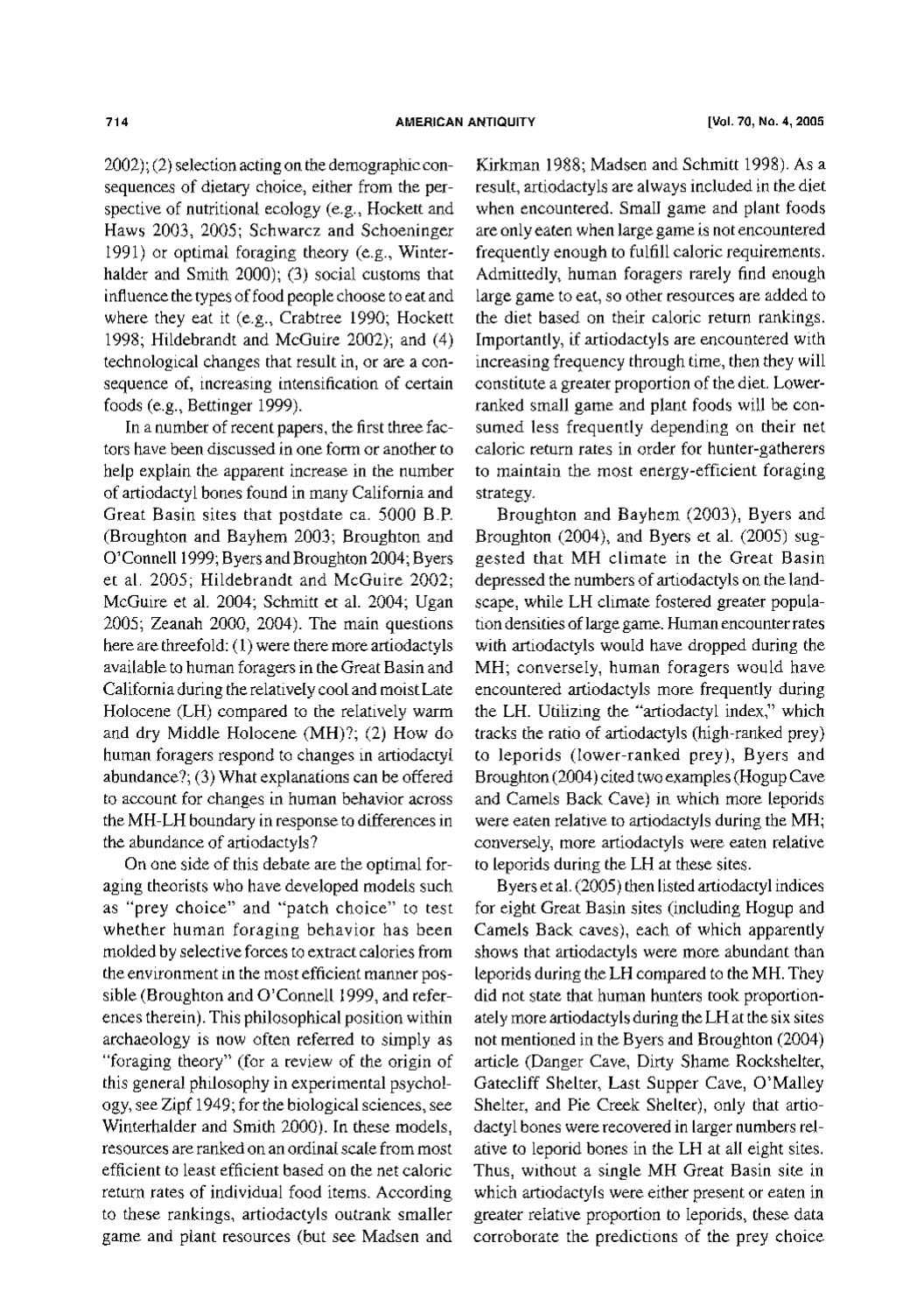model derived from optimal foraging theory. Artiodactyl populations were depressed during the MH relative to the LH, and prehistoric human foragers chose which animals to pursue and eat based on body size, which itself directly correlates with caloric return rates.

On the other side of this debate are those who believe that social factors may have played a role in driving prehistoric dietary choice across the MH-LH boundary. Hildebrandt and McGuire (2002) took a different tact to explain the apparent increasing focus on artiodactyl hunting during the LH in California. They noted that some evolutionary ecologists have found that foragers make decisions about which animals to hunt for reasons other than energy maximization and family provisioning. In particular, the "showing-off" hypothesis (e.g., Hawkes 1991; Hawkes et al. 2001) argues that men may hunt unpredictable large-game resources that become public goods rather than provisions for their immediate families because of increased social benefits that ultimately increases the individual fitness levels of hunters (e.g., see discussions between Hawkes 1993 and Hill and Kaplan 1993). Interestingly, contrary to the prey choice model, the hunting of large game by show-offing males is a rather inefficient strategy in terms of caloric return rate. Nevertheless, show-offing results in social prestige that matches the mating of better hunters with better mothers, so selection favors the development of this pattern in some foragers. Hildebrandt and McGuire (2002) suggested that increases in artiodactyl hunting during the LH in California was related to a change to prestige or to a "showing-off" hunting strategy that was not present in the social customs of the MH foragers. They suggested that male-female relationships, including sexual division of labor, changed during the LH to include "prestige" hunting of large game by men. Part of these changes were in response to the increasing availability of artiodactyls on the landscape. This large mammal hunting strategy, while relatively calorie inefficient, matched better hunters with better mothers, and so became a selectively more fit strategy compared to the subsistence and settlement patterning practiced by MH foragers.

More recently, McGuire et al. (2004) tested the prey choice model outlined above at the newly excavated Pie Creek Shelter site located in northeastern Nevada. Pie Creek Shelter contains a wealth

of well-preserved ecofacts dating to 4800 B.P., including a variety of burned plant seeds and smallgame resources such as leporids and fish, together with abundant artiodactyl remains. Examining the diachronic patterning in diversity and quantity of charred plant seeds in relation to animal resources, Wohlgemuth (2004:105) concluded that, "Trends in the Pie Creek data also suggest that resource ranking schemes may be seriously flawed and need to be reworked." This conclusion was based on the fact that the diversity and quantity of so-called lowranked plant foods did not follow trends in the intensity of artiodactyl hunting, as the prey choice model would predict. These and other similar conclusions based on examinations of the faunal data led McGuire et al. (2004) to conclude that either the prey rankings developed by optimal foraging theorists are in error, human foragers near Pie Creek Shelter did not center their subsistence and settlement patterns around the efficient extraction of calories, or both. As a result, McGuire et al. (2004) suggested that the relatively intensive LH hunting of artiodactyls documented at Pie Creek Shelter may provide further evidence that social customs changed to a prestige or show-off strategy in the central Great Basin as well.

Recent data have come to light in the north-central Great Basin in the form of a rather remarkable concentration of aboriginal pronghorn corrals and projectile point "kill spots" that may have relevance to the debate summarized above. Specifically, these data suggest that foragers began to communally hunt artiodactyls within the transitional time period that marks the end of the MH and the beginning of the LH. One result of these changes in both technology and social organization would have been the deposition of more artiodactyl bones to individual sites. These data support Hildebrandt and McGuire's (2002) general suggestion that a change in social organization occurred near the MH-LH boundary. Whether the change to communal hunting occurred partly because there were more artiodactyls on the landscape during the LH is a proposition not easily substantiated, as I detail below.

Before presenting the new data on corrals and kill spots, a number of issues surrounding the presentation of the Great Basin data related to MH and LH paleoclimates and faunas need to be addressed. These issues focus on four arenas: (1) taphonomic circumstances and site integrity;  $(2)$  the manner in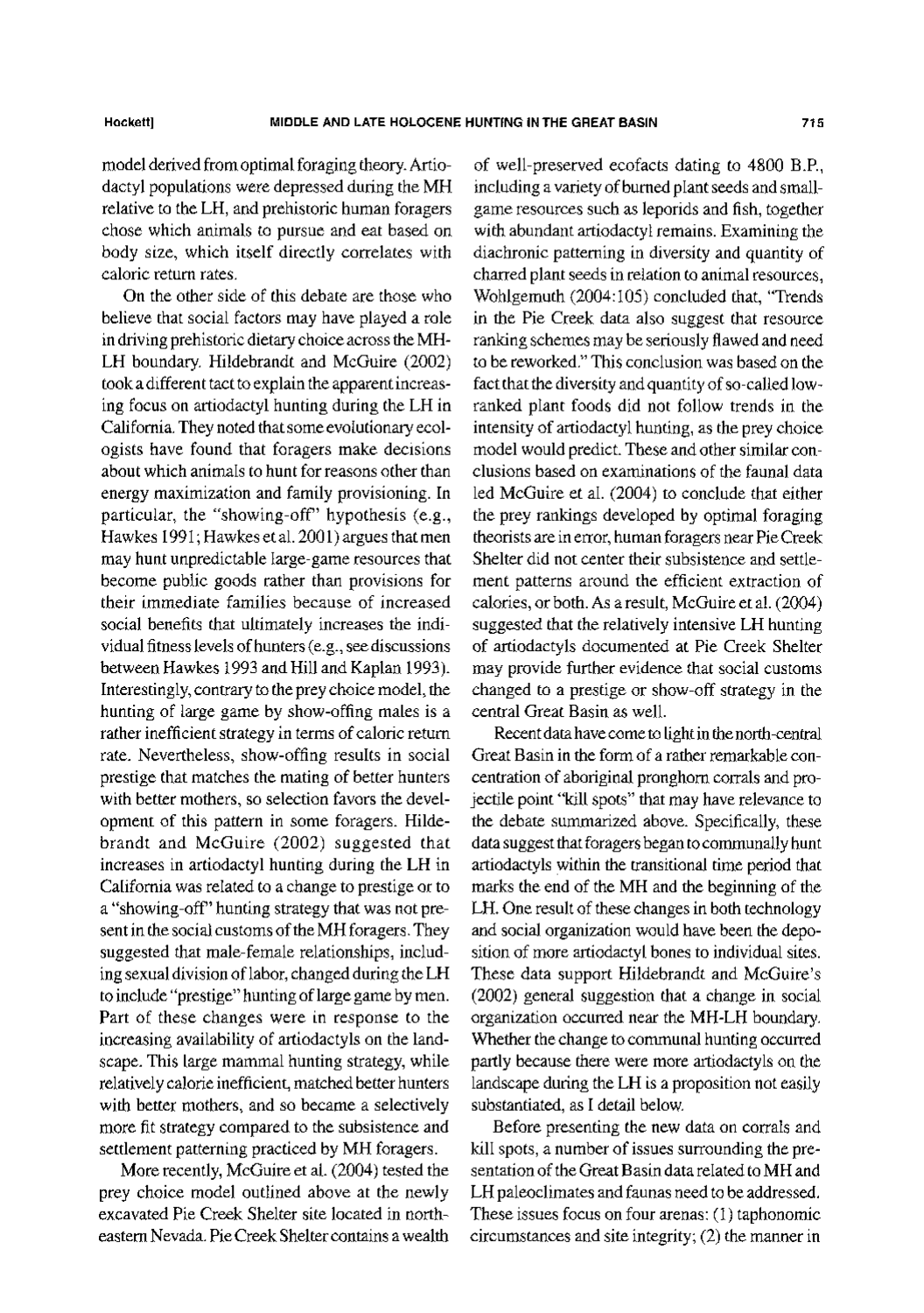| <b>Site</b>             | Taphonomy completed:<br>large fauna | Taphonomy completed:<br>small fauna |  |
|-------------------------|-------------------------------------|-------------------------------------|--|
| Camels Back Cave        | Yes                                 | Yes                                 |  |
| Danger Cave             | Partially                           | Partially                           |  |
| Dirty Shame Rockshelter | No                                  | No                                  |  |
| Gatecliff Shelter       | Yes                                 | No                                  |  |
| Hogup Cave              | No                                  | Yes                                 |  |
| Last Supper Cave        | Yes                                 | No                                  |  |
| O'Malley Shelter        | No                                  | No                                  |  |
| Pie Creek Shelter       | Yes                                 | Yes                                 |  |

Table 1. Great Basin Sites Used in Byers et al. (2005) and the Degree of Taphonomic Analysis Completed at Each Site.

which assemblages that date between 4000 and 5000 B.P. are pigeonholed as representing either strictly MH or LH occupations; (3) the relevance of chronological scale for evaluating the relative intensity of large and small-game hunting at individual sites; and (4) the availability of artiodactyls such as pronghom (Antilocapra americana), mountain sheep (Ovis canadensis), and deer (Odocoileus hemionus) to human foragers based on differences in site location and elevation. I begin with an examination of these four issues before proceeding with new data on the chronological patterning of encounter and communal pronghorn hunting in the north-central Great Basin.

## Middle and Late Holocene Hunting of Large and Small Game in the Great Basin

#### Taphonomic Circumstances and Site Integrity

Zooarchaeologists always need to be mindful that the majority of faunal remains recovered from Great Basin caves and rockshelters with long stratigraphic sequences have not been subjected to complete taphonomic analysis (Table 1). Unfortunately, only two of the eight Great Basin sites listed in Byers et al. (2005) have had taphonomic analysis completed on both the large and small faunal remains recovered. Those sites that have had taphonomic analysis on parts of their assemblages, including Danger Cave (Grayson 1988), Hogup Cave (Hockett 1994), and Gatecliff Shelter (Grayson 1983; Thomas and Mayer 1983) have revealed that nonhuman agents such as owls played significant roles in the deposition of bones to these sites, particularly the leporids and rodents. For example, at Danger Cave, Grayson (1988) noted that burned bones cannot be used as unequivocal

evidence that humans deposited leporid bones to the cave because massive regions of the cave sediments burned in situ, and in the process randomly burned both human and nonhuman deposited bone. At Hogup Cave, I revealed that owls had deposited thousands of the leporid bones into the cave; further, I found owl-deposited leporid bones that had been thoroughly charred by the in situ burning of the Hogup Cave sediments as well (Hockett 1993, 1994). At Gatecliff Shelter, Grayson (1983) concluded that the deposition of small faunal remains probably would have been the same whether humans occupied the site or not. If Grayson is correct, then an artiodactyl index at Gatecliff Shelter tracks the ratio of artiodactyls hunted by humans to leporids deposited by nonhuman agents.

Byers and Broughton (2004) argued that humans did indeed take relatively more artiodactyls in relation to leporids during the LH at Camels Back and Hogup caves. At Hogup Cave, however, the data specifically show that the intensity of artiodactyl hunting did not change between the MH and the LH, but the numbers of leporid bones deposited inside the cave varied through time (see Table 2; for a more detailed discussion of issues related to time scale at Sudden and Pie Creek shelters, see below). The Hogup Cave MH occupations are represented by strata 1-7. These occupations date between about 8100 and 6200 B.P., so they took approximately 1,900 years to accumulate. The LH occupations are represented by strata 8-16, they date between roughly 3900 and 850 B.P., and they took approximately 3,050 years to accumulate. According to Durrant (1970:242), a total of 1,318 leporids and 63 artiodactyls were deposited in the cave during the MH, while 668 leporids and 102 artiodactyls were accumulated during the LH (based on MNI). If scaled to length of time that the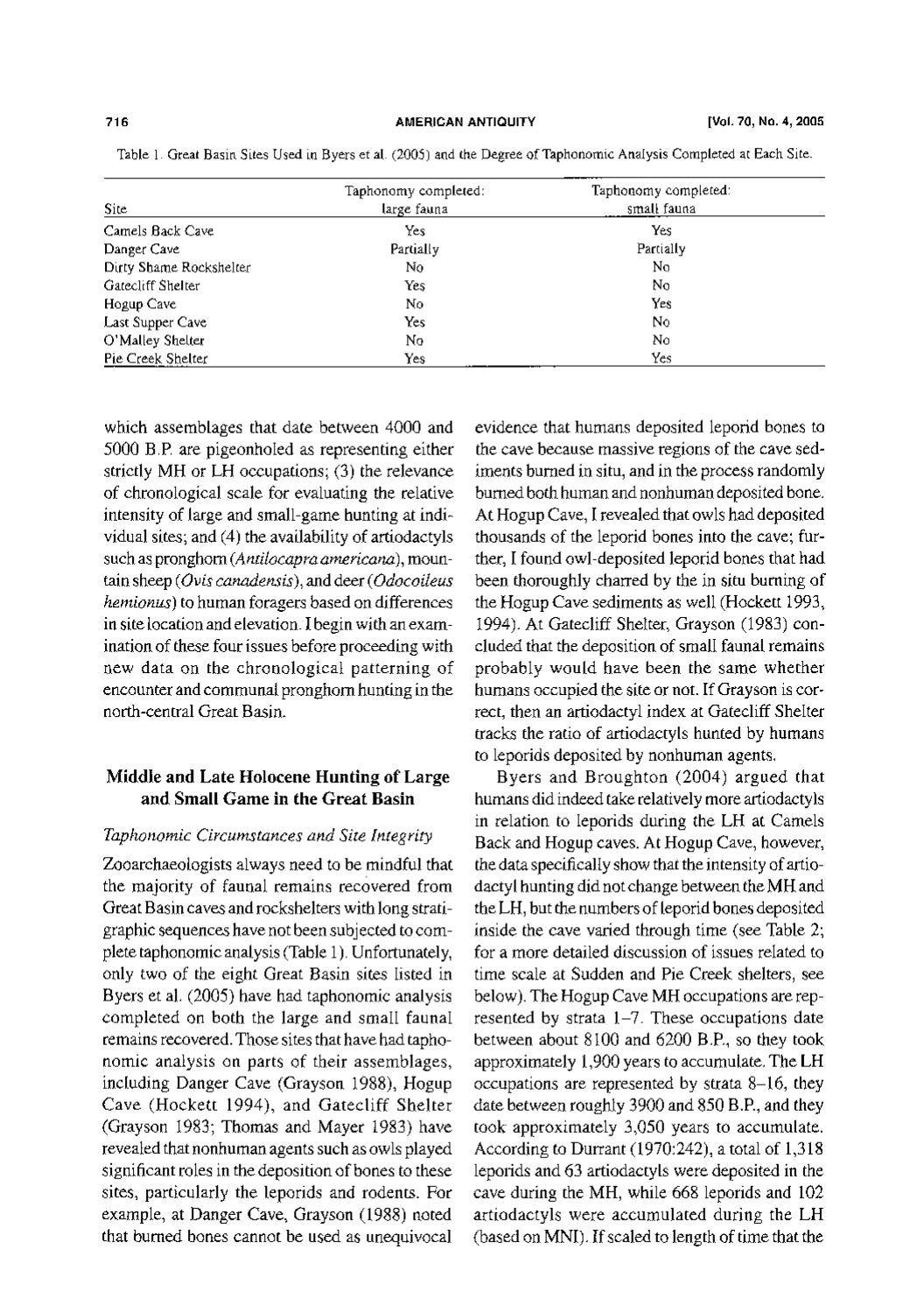Table 2. Artiodactyls and Leporids Recovered from Middle Holocene and Late Holocene Occupations in Hogup Cave, Utah. Data from Durrant (1970).

| Strata 1-7   |                       | Strata 8-16           |
|--------------|-----------------------|-----------------------|
|              | Middle Holocene       | Late Holocene         |
|              | 8,100-6,200 B.P.      | 3,900 - 850 B.P.      |
|              | Duration: 1,900 years | Duration: 3,050 years |
| Artiodactyls | MNI: 63               | MNI: 102              |
|              | $\#$ /year: 033       | $H$ /year: $033$      |
| Leporids     | MNI: 1.318            | MNI: 668              |
|              | #/year: .694          | #/year: .219          |

MH and LH deposits took to accumulate, artiodactyl hunting remained constant throughout the depositional history of Hogup Cave (Table 2). An average of .033 artiodactyl bones per year were deposited in Hogup Cave in both the MH and LH layers. If there were more artiodactyls available to human foragers during the LH, then this fact apparently had no impact on the intensity of artiodactyl hunting. Alternatively, there may have been minimal differences in the numbers of artiodactyls available near Hogup Cave throughout the MH and LH.

Within this context of continuity in artiodactyl bone deposition, however, greater numbers of leporids were deposited inside the cave during the MH (.69 bones per year) than during the LH (.22 bones per year). Whether this was caused by humans conducting more intensive "rabbit drives" during the MH similar to nearby Camels Back Cave, or whether it simply indicates that great-horned owls (Bubo virginianus) occupied the site more frequently during the MH compared to the LH, is uncertain, as I documented over a decade ago (Hockett 1993, 1994). The answer may be that both humans and great-horned owls deposited large numbers of leporid bones into the cave during the MH, which in combination greatly inflated these values over those of the LH. Whatever the case, it is an interesting phenomenon nevertheless that small mammal bone deposition varied while the intensity of large mammal bone deposition remained constant through the MH-LH transition.

What was happening in the MH in the remainder of the Great Basin and northern Colorado Plateau in terms of large and small-game hunting?

# What's in a Name? Or, When Did the Middle Holocene Begin and End in the Great Basin?

When did the MH end and the LH begin? And

equally important, should archaeologists make such a rigid distinction at all? Briefly, the paleoenvironmental record suggests that a relatively cool and moist Early Holocene (EH) climate persisted in the central and northern Great Basin until ca. 8300 B.P. (e.g., Grayson 2000; Madsen et al. 2001; Rhode and Madsen 1995), while the period 10,000 to 8300 B.P. was relatively warm and moist in the southern Basin (e.g., Hockett 2000). By 8300 B.P., xericadapted species had either replaced or become more abundant than mesic-adapted species in many Great Basin settings, particularly in lowland habitats. This restructuring in plant and animal distributions signals the beginning of the MH, or the warm Altithermal originally defined by Ernst Antevs (1948). The MH warm period persisted for several millennia. The timing of the end of the MH and the beginning of the LH, however, is a matter of debate. By 4000 B.P., the central and northern Great Basin subregions experienced an increase in effective precipitation (e.g., Thompson 1990:222). This "Neoglacial" or "Medithermal" phase that is traditionally set between about 4000 and 2000 B.P. saw the return of marshlands that had essentially laid dormant for four millennia. Sites such as Lovelock Cave (Loud and Harrington 1929), Hidden Cave (Thomas 1985), and the Stillwater marsh open-air locales (Raven and Elston 1988) all attest to an overall cooler and wetter climate. Thus, there is probably general agreement that archaeological sites that date between approximately 8500 and 5000 B.P. represent adaptations to the warm MH, while those that date after ca. 4000 B.P. represent adaptations to LH environments. Sites that date between 4000 and 5000 B.P. are transitional between these two more extreme paleoclimatic periods. In fact, this transitional period is marked by the initial occupation of a number of sites across the central Great Basin, including Hidden Cave (Thomas 1985), Gatecliff Shelter (Thomas 1983), Lower South Fork Shelter (Heizer et al. 1968), and Pie Creek Shelter (McGuire et al. 2004).

Pie Creek Shelter exemplifies this issue rather well. Pie Creek Shelter contains faunal remains and lithic artifacts dating back about 4800 BP. If 4500 B.P. is chosen as the date that separates the MH from the LH, then the site has a MH horizon that totals three centuries. If 5000 B.P. is chosen for the MH-LH transition, then the site was occupied entirely during the LH. But at Pie Creek Shel-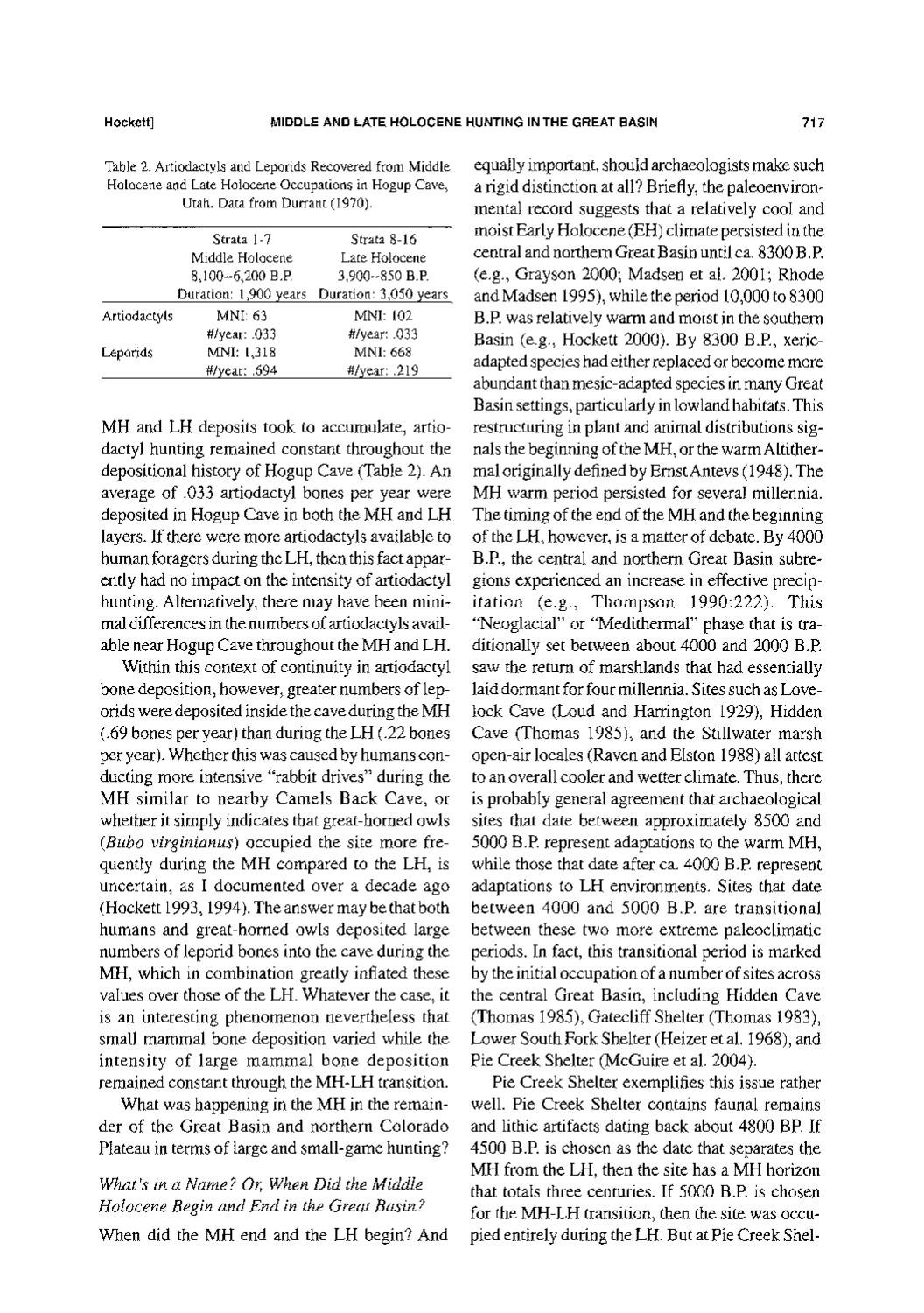| Site                                                     | ${}^{14}C$ (B.P.) | Potential Human<br>Deposited Fauna              | <b>Elevation</b><br>(Feet) | Setting                                         |
|----------------------------------------------------------|-------------------|-------------------------------------------------|----------------------------|-------------------------------------------------|
| Sudden Shelter<br>Strata 1-10                            | 8300-5300         | Leporids: 29 (MNI)<br>Artiodactyls: 104 (MNI)   | 7,500                      | Upland - Forest                                 |
| <b>Bonneville Estates</b><br>Rockshelter<br>Strata 9, 16 | 7300–5200         | Leporids: 58 (NISP)<br>Artiodactyls: 387 (NISP) | 5.200                      | $Mid-slope -$<br>Xeric Brush &<br>Juniper Trees |
| U. South Fork Shelter<br>Levels 22-23                    | 7000–5700         | Small Fauna: (7g)<br>Large Fauna: $(87g)$       | 5,100                      | Valley - Riverine                               |
| Hogup Cave<br>Strata 1-7                                 | 8100~6200         | Leporids: 1318 (MNI)<br>Artiodactyls: 63 (MNI)  | 4,700                      | Lowland $-$<br>Plava                            |
| Camel's Back Cave<br>Stratum V                           | 7100-6400         | Hare: 697 (NISP)<br>Artiodactyls: 10 (NISP)     | 4.550                      | $Lowland -$<br>Playa                            |

Table 3. Large and Small Fauna Recovered from Middle Holocene Cave and Rockshelter Sites in the Great Basin and Northern Colorado Plateau. Data from Lucius and Colville (1980), Hockett (2005), Spencer et al. (1987), Durrant (1970), and Schmitt et al. (2004).

ter this situation is even more fuzzy. Byers and Broughton (2004), Byers et al. (2005), and McGuire et al. (2004) separated Component IV from the shelter into a MH occupation, while Components III-I represented LH occupations. Yet the  $14C$  dates for Component IV span the period between 4800 and 4300 B.P. Using a separation date of 4500 B.P. for the MH-LH split, part of Component IV lies in the MH by three centuries and part lies in the LH by two centuries. Similar kinds of situations apply to other important sites such as Swallow Shelter in northwestern Utah with a basal date of 5400 B.P. (Dailey 1976), Gatecliff Shelter with a basal date around 5500 B.P. (Thomas 1983), lower South Fork Shelter with a basal date of 4000-5000 B.P. (Heizer et al. 1968), and so forth. The point here is that these sites are poor examples to compare differences in human hunting strategies between the MH and LH in the Great Basin, Great Basin archaeologists are on safer ground to argue that sites that date between 8500 and 5000 B.P. represent MH occupations, and sites that date younger than 4000 B.P. represent LH occupations in order to make the kinds of comparisons in human hunting strategies that are being discussed here. It would then be interesting to see how the data from all of these transitional sites that were first occupied between 4000 and 5000 B.P. compare to the latter two data frames.

#### Elevation and Location Matter

Considering the climatic concerns above, there are few sites in the Great Basin and surrounding region that preserve a faunal record of human adaptation

to MH climate. Sites with relatively reliable  $^{14}C$ dates, stratigraphic integrity, and that unequivocally date to the MH include Bonneville Estates Rockshelter (Graf et al. 2004; Hockett 2005), Camel's Back Cave (Schmitt et al. 2004), Sudden Shelter (Jennings et al. 1980), and Upper South Fork Shelter (Spencer et al. 1987). While Hogup Cave has stratigraphic and taphonomic problems, it clearly contains MH occupations that can be separated from LH occupations. Danger Cave has taphonomic problems that will not be dealt with here (Grayson 1988). These five sites may be particularly telling about subsistence patterns in the MH of the Great Basin and nearby regions because they represent adaptations to at least three general ecotones. Camel's Back Cave and Hogup Cave are lowland sites, resting at 1,380 m and 1,425 m (4,550 and 4,700 feet) asl, respectively; Upper South Fork Shelter and Bonneville Estates are mid-elevation sites, resting at  $1,545$  m and  $1,575$  m  $(5100$  and 5200 feet) asl, respectively; and Sudden Shelter is an upland site, resting at almost 2,275 m (7,500 feet) asl (Table 3).

Interestingly, in the mid-to-upper elevation sites (Upper South Fork Shelter, Bonneville Estates Rockshelter, and Sudden Shelter) artiodactyls outnumber leporids during the MH (Table 3). Sudden Shelter also shows a rather dramatic drop in artiodactyl bone deposition between the MH (.052 bones per year) and the LH (.026 bones per year) (Table 4). There is, however, an increase in artiodactyl bone deposition from the transitional period of 4000-5000 B.P. (.021 bones per year) to the LH period after 4000 B.P. (.035 bones per year). If the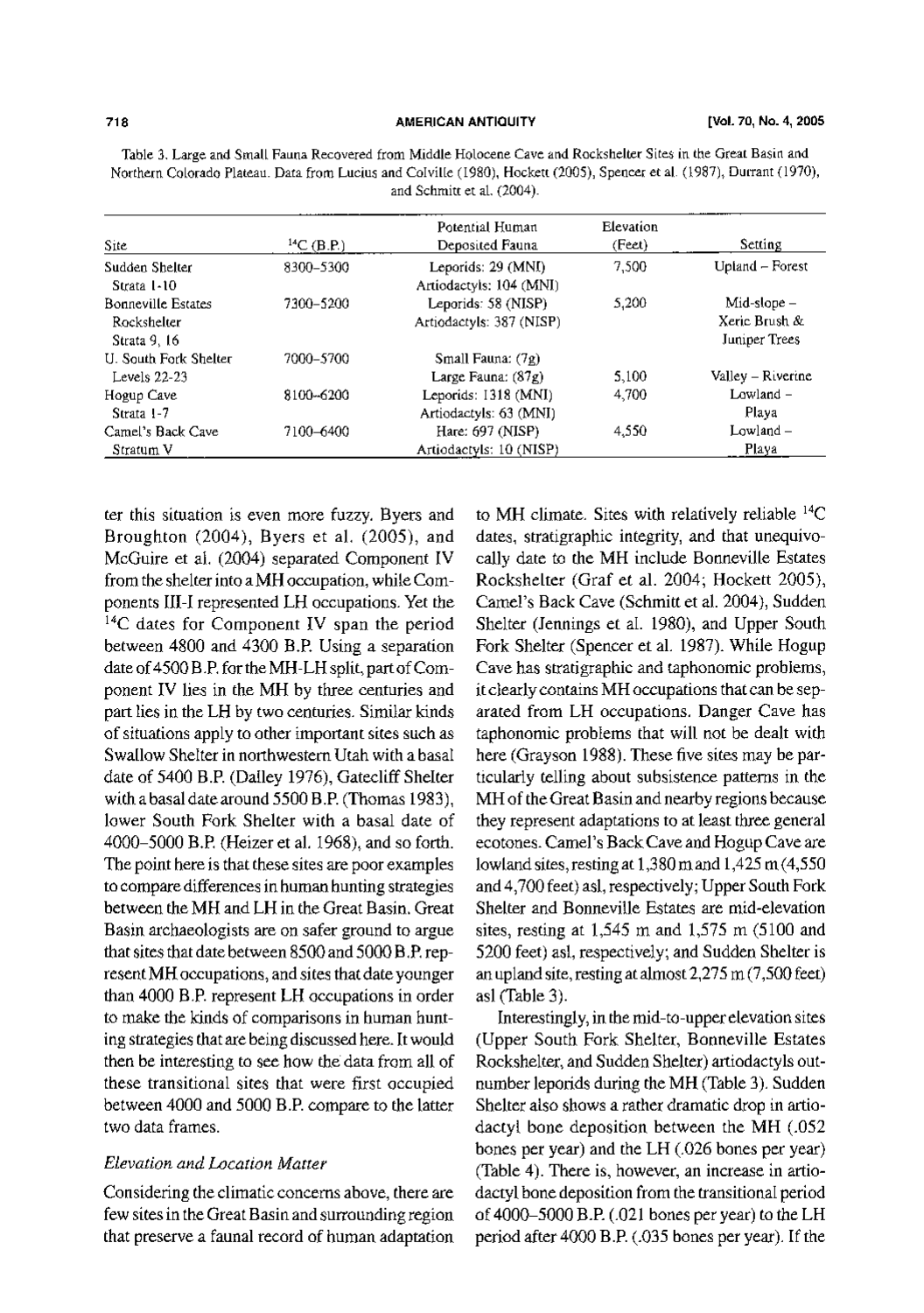#### MIDDLE AND LATE HOLOGENE HUNTING IN THE GREAT BASIN

Table 4. Number of Artiodactyls and Leporids Recovered from the 22 Strata in Sudden Shelter, Scaled to the Average Number of Bones of Each Animal Type Deposited per Year. Data from Lucius and Colville (1980:160, Table 26).

|              | Strata 1-10                                                                                                                                                                                                                                                                                                                                            | $Strata$ $11-15$    | Strata 16-22        |
|--------------|--------------------------------------------------------------------------------------------------------------------------------------------------------------------------------------------------------------------------------------------------------------------------------------------------------------------------------------------------------|---------------------|---------------------|
|              | Middle Holocene                                                                                                                                                                                                                                                                                                                                        | Transitional        | Late Holocene       |
|              | 8400-5.300 B.P.                                                                                                                                                                                                                                                                                                                                        | 5000-4100 B.P.      | 3800-3350 B.P.      |
|              | Duration: 2,100 years                                                                                                                                                                                                                                                                                                                                  | Duration: 900 years | Duration: 450 years |
| Artiodactyls | MNI: 104                                                                                                                                                                                                                                                                                                                                               | MNI: 19             | MNI: 16             |
|              | $\frac{4}{\sqrt{2}}$ / $\frac{4}{\sqrt{2}}$ / $\frac{4}{\sqrt{2}}$ / $\frac{4}{\sqrt{2}}$ / $\frac{4}{\sqrt{2}}$ / $\frac{4}{\sqrt{2}}$ / $\frac{4}{\sqrt{2}}$ / $\frac{4}{\sqrt{2}}$ / $\frac{4}{\sqrt{2}}$ / $\frac{4}{\sqrt{2}}$ / $\frac{4}{\sqrt{2}}$ / $\frac{4}{\sqrt{2}}$ / $\frac{4}{\sqrt{2}}$ / $\frac{4}{\sqrt{2}}$ / $\frac{4}{\sqrt{2}}$ | $\#$ /year: .021    | $H$ /year: .035     |
| Leporids     | MNI: 29                                                                                                                                                                                                                                                                                                                                                | MNI: 9              | MNI: 7              |
|              | $\#$ /vear: .014                                                                                                                                                                                                                                                                                                                                       | $\#$ /year: .010    | $#$ /year: .012     |

majority of these bones were deposited by human hunters, then artiodactyl hunting was significantly more important to MH foragers. As might be expected from a relatively high altitude site, leporid bone deposition remains consistent throughout the MH (.014 bones per year) and the LH (.012 bones per year). This patterning, therefore, is opposite of that from Hogup Cave where leporid bone deposition varied while artiodactyl bone deposition remained constant (Table 2). In contrast, within a context of consistency of small mammal bone deposition, large mammal bone deposition varied through time at Sudden Shelter.

These data suggest that the patterns that Byers and Broughton (2004) and Byers et al. (2005) documented for the MH also do not extend to several important sites that lie in middle-to-upper settings. Camels Back Cave, however, may show that leporids were more abundant than artiodactyls in the MH at this low-elevation site. These data may suggest a hunting strategy increasingly based on leporids in some lowland settings and on artiodactyls in middle-to-upland settings during the warm MH. If that is the case, then MH climate may have had a more dramatic impact on artiodactyl populations in some lower elevation settings compared to

upland habitats, even though data from lowland sites such as Hogup Cave do not suggest that this pattern is universal at low elevation settings.

## Does the Consumption of "Low-Ranked" Animal Foods Correlate with the Intensity of Large-Game Hunting? The Case of Pie Creek Shelter

According to the prey choice model, human foragers consume low-ranked food items less frequently as higher-ranked food items are encountered with increasing frequency. Pie Creek Shelter is an excellent site to test this hypothesis because it contains abundant artiodactyl bones, as well as a host of "lower-ranked" animal foods such as leporids and fish. At this site, the intensity of artiodactyl hunting was unchanged throughout the depositional history of the site; what varied was the intensity of small game use through time (Table 5).

Table 5 shows the four occupation Components for Pie Creek Shelter, along with their associated <sup>14</sup>C dates and the length of time that each Component represents. Additionally, the numbers of artiodactyls, leporids, and fish are shown for each Component, together with the average number of bones deposited per year in each Component. As noted, there is no change in the intensity of artio-

| Table 5. Number of Artiodactyls, Leporids, and Fish Recovered from the Four Components in Pie Creek Shelter, Scaled to |
|------------------------------------------------------------------------------------------------------------------------|
| the Average Number of Bones of Each Animal Type Deposited per Year. Data from Carpenter (2004:108, Table 35) and       |
| Butler (2004:118, Table 39).                                                                                           |

|              | Component IV        | Component III         | Components II-I                             |
|--------------|---------------------|-----------------------|---------------------------------------------|
|              | 4800-4300 B.P.      | $4000 - 2750 B.P.$    | 2500-250 B.P.                               |
|              | Duration: 500 years | Duration: 1,250 years | Duration: 2,250 years                       |
| Artiodactyls | NISP: 25            | <b>NISP: 71</b>       | NISP: 116                                   |
|              | $\#$ /year: .05     | $\#$ /year: .06       | $\frac{H}{\text{year}}$ .05                 |
| Leporids     | NISP: 45            | NISP: 100             | NISP: 441                                   |
|              | $\#$ /year: .09     | $\#$ /year: .08       | $\frac{4}{\sqrt{2}}$ / $\frac{4}{\sqrt{2}}$ |
| Fish         | NISP: 55            | NISP: 156             | NISP: 686                                   |
|              | $\#$ /year: $.11$   | $\#$ /year: $.12$     | $\#$ /year: $.30$                           |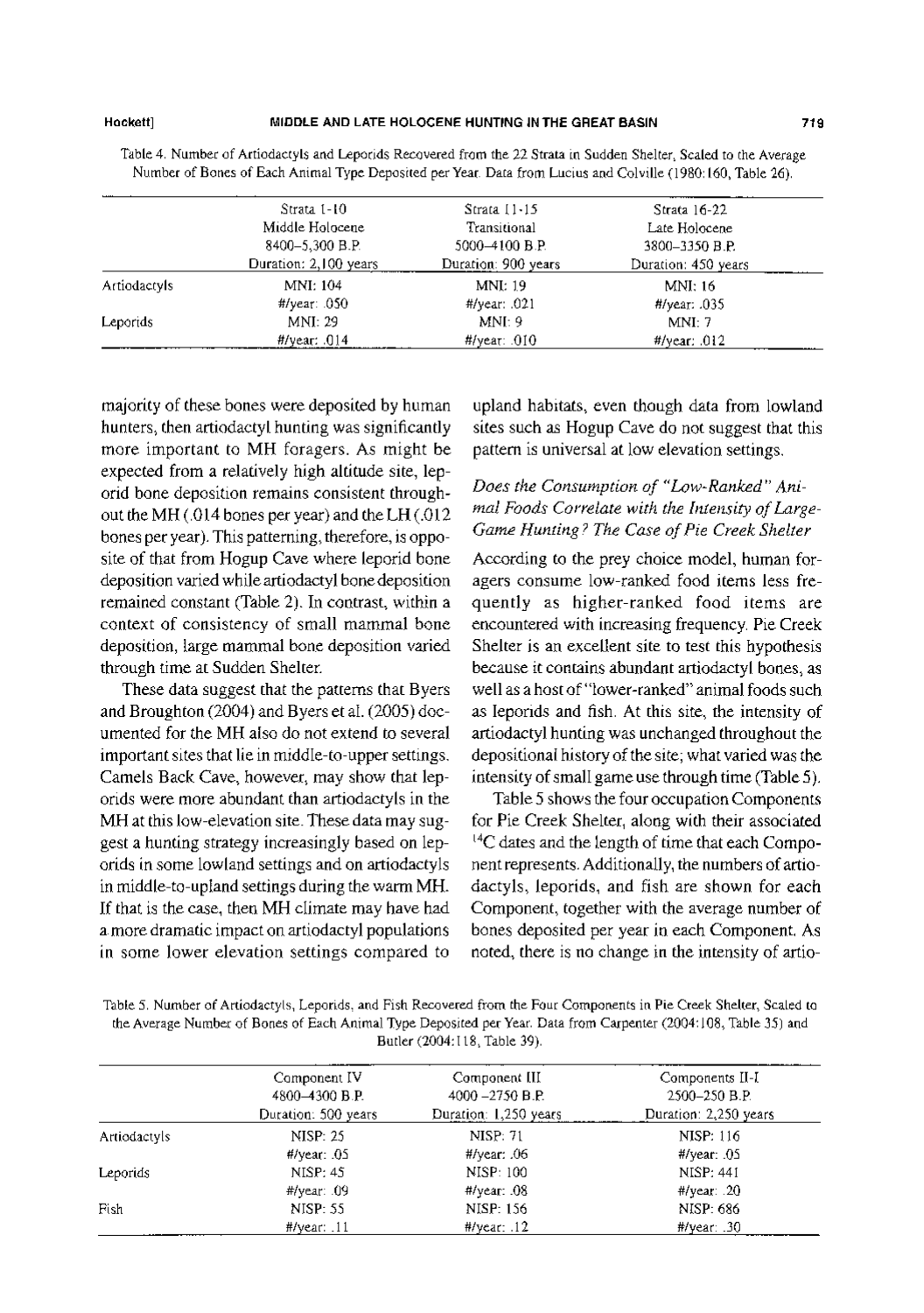dactyl hunting throughout the depositional history of the site. In addition, Components IV and III display the same intensity of artiodactyl, leporid, and fish exploitation. In contrast, there is a two-fold increase in the exploitation of leporids and a threefold increase in the exploitation of fish in the latter two components, dated to after 2500 B.P. At Pie Creek Shelter, then, there was a tendency to increase the exploitation of small fauna while maintaining a consistency in the intensity of artiodactyl hunting. Add these data to the fact that the patterns of plant exploitation through time at Pie Creek Shelter do not conform to the predictions of the prey choice model either, and it is apparent that other models are necessary to explain the patterning of faunal and plant exploitation at this site.

## Seeking Additional Data: Open-Air Sites and the Regional Archaeological Record

The data presented above all derive from a single site type: caves and rockshelters. These sites suggest that large and small bone deposition varied considerably throughout the MH and LH depending on location and setting. But are there other sources of information that may relate to these issues, and in particular to Hildebrandt and McGuire's (2002) general suggestion that there was a change in social organization that coincided with the MH-LH transition? To further broaden the discussion. I now turn to the new data that has come to light regarding the EH, MH, and LH hunting patterns in the north-central Great Basin. These data derive not from caves and rockshelters, but from open-air lithic scatters and aboriginal pronghorn traps or corrals. I begin with a discussion of the ethnographic evidence concerning the social organization related to communal pronghorn hunting, and then present the new archaeological data suggesting that a change from encounter to communal hunting occurred in the north-central Great Basin between 5000-3500 B.P.

### Social Organization of Communal Pronghorn Hunts-The Ethnographic Evidence

Ethnographic accounts of communal pronghorn hunting in the Great Basin are all similar, and generally involve multiple families, a so-called "antelope shaman," and the construction of a large corral and associated wings. The following passages in Steward (1938:34) are typical:

Living in the open and being the fleetest American mammal prevented effective chases on foot. But the herding tendency coupled with excessive curiosity made them easy to take by wiles, such as disguises, and to drive into corrals.

Communal antelope drives were among the few economic activities not restricted to family groups. As the animals are wary and fleet of foot, they were taken with considerable difficulty by lone hunters. Large numbers of Indians on foot, however, could manage to drive them into a corral. Throughout most of the Shoshoni area these drives were managed by a shaman who received special supernatural power in a vision to charm antelope. During one to several nights of singing and shamanizing prior to the drive this man was believed to capture the antelopes' souls, rendering them docile and stupid. The next day a large number of men spread out over miles of country and slowly drove the animals toward the corral.

While pronghorn can be taken singly using encounter or intercept methods by lone hunters or small groups of hunters, they tend to congregate into herds numbering in the hundreds to migrate between winter and summer pastures. This makes them especially vulnerable to communal hunts involving large numbers of men, women, and children (Arkush 1986; Lubinski 1997, 1999). Given enough people, however, the construction of corrals were not necessary for a successful communal hunt. As summarized by Lubinski (1997), two types of communal pronghorn hunting involved surrounds and corrals. Surrounds simply involved encircling the animals at a distance and slowly concentrating them into a tight cluster. The animals could then be dispatched with spears or arrows. Corrals often required substantial effort to build, as these structures generally consisted of interlocked juniper (Juniperus osteospermota) or pinyon pine (Pinus monophylla) limbs, and occasionally were made of stone in the north-central Great Basin. These corrals measured up to 500 m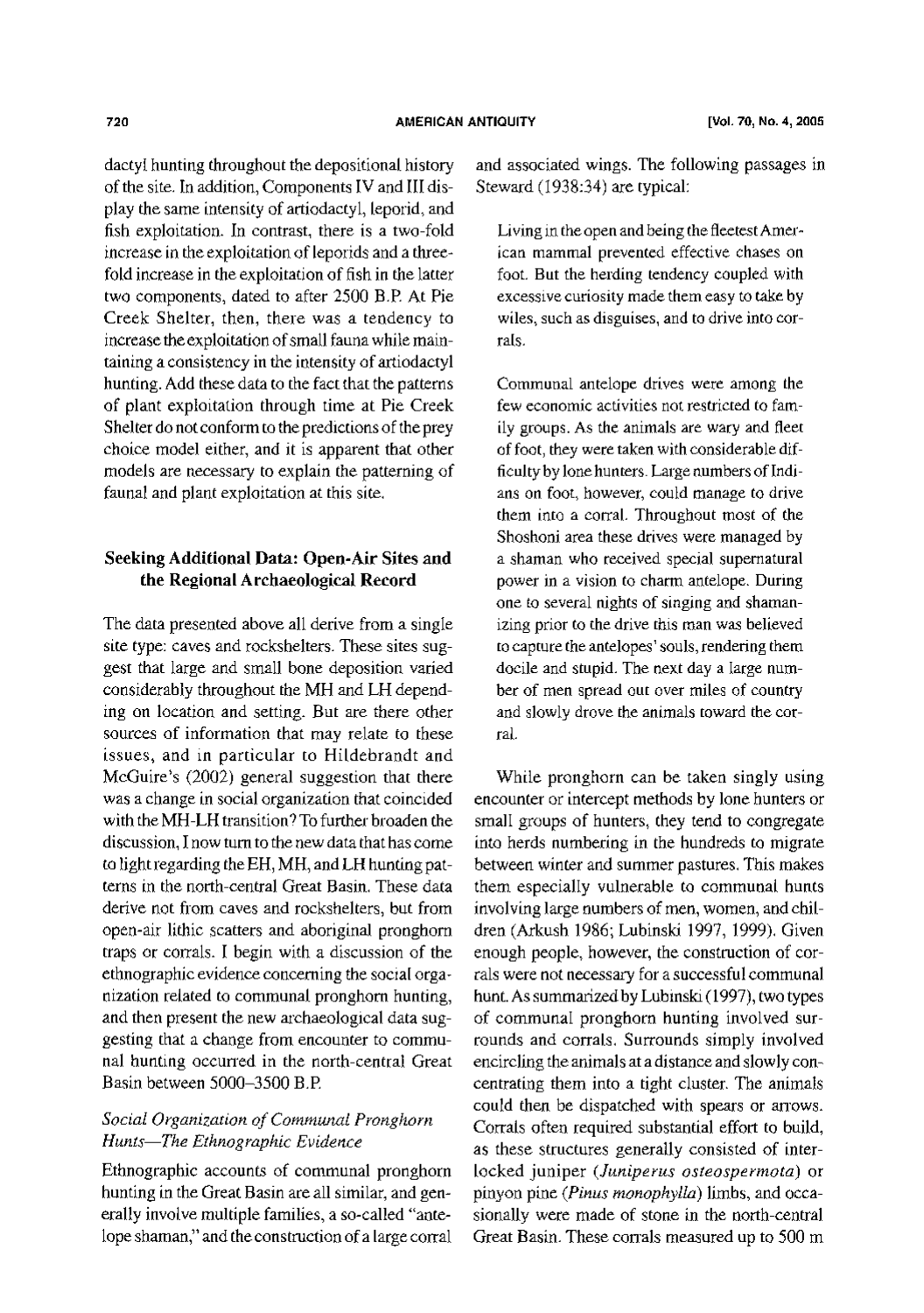



across and 600-700 m in length (see descriptions below). Foragers in the north-central Great Basin also used standing trees that became part of the corral wall. From the opening of the corral, v-shaped or expanding juniper and sagebrush (Artemisia tri $d$ *entata*) wings up to 5,000 m (three miles) in length were constructed to funnel animals into the structure. Both surrounding and corralling methods may have been used in the north-central Great Basin in the past, but evidence suggests that neither occurred on a consistent basis until the MH-LH transitional period.

## Communal Hunting of Pronghorn in the North-Central Great Basin: The Archaeological Evidence

For this study, I use two different sets of data from the north-central Great Basin: (1) a sample of 31 aboriginal corrals representing one of the largest concentrations known in North America, and (2) a sample of nearly 2,000 projectile points, almost 1,200 of which are distributed in small, concentrated zones within or near the existing corrals. These latter sites likely represent "kill spots," or places where pronghorn were shot either inside an older, now-decayed corral or within the boundary of a surround.

The Study Area. The corrals and projectile points are located in the central subregion of the Great Basin (see Grayson 1993). They lie within a northsouth rectangular-shaped swath that measures only about 170 km (100 miles) in length and 85 km (50 miles) in width. About 40 percent of the known corrals and almost all known kill spots are located within a smaller, 250,000-acre parcel within this general zone, referred to below as the "study area" (Figure 1). To date, approximately 6 percent of this 250,000acre study area has been surveyed in 30 m transects.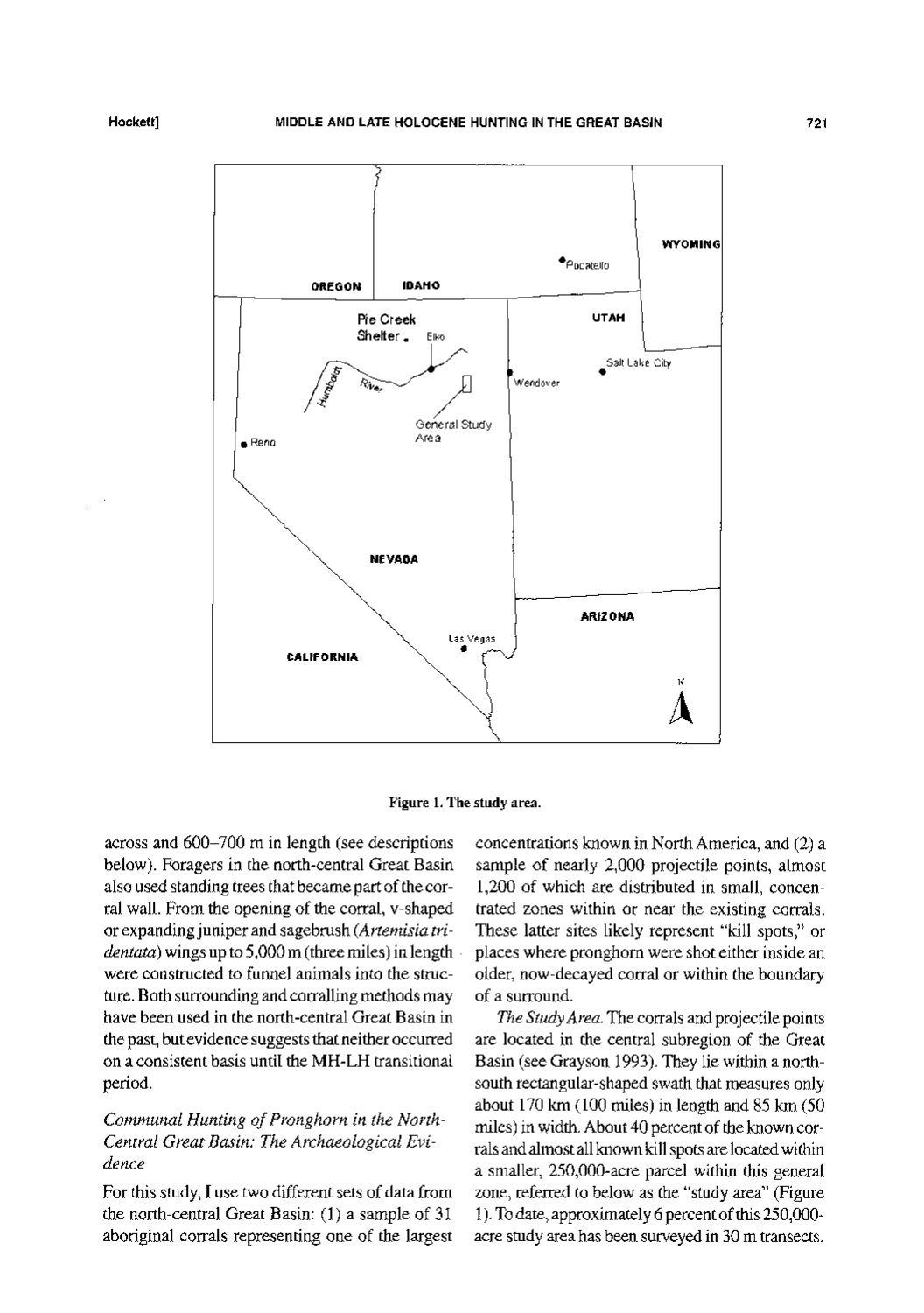#### **AMERICAN ANTIQUITY**

Table 6. Projectile Point Styles from the North-Central Great Basin together with their Associated Phase Designations and General Chronology. Data from Elston and Katzer (1980), Hockett and Morgenstein (2003), and McGuire et al. (2004).

| Point Style(s)                                | Phase        | Chronology       | Period         |  |
|-----------------------------------------------|--------------|------------------|----------------|--|
| <sup>2</sup> Desert Side-Notched & Cottonwood | Eagle Rock   | 550-150 B.P.     | Late Archaic   |  |
| <sup>b</sup> Elko, Eastgate & Rose Spring     | Maggie Creek | 1300-550 B.P.    |                |  |
| ®Elko                                         | James Creek  | 3500-1300 B.P.   | Middle Archaic |  |
| Gatecliff, Gypsum & Humboldt                  | South Fork   | 5000-3500 B.P.   |                |  |
| Large Side-Notched & Humboldt                 | Pie Creek    | 7500-5000 B.P.   | Early Archaic  |  |
| <sup>e</sup> ?Great Basin Stemmed             | No Name      | 8500-7500 B.P.   |                |  |
| <sup>d</sup> Great Basin Stemmed              | Dry Gulch    | 10.800-8500 B.P. | Paleoarchaic   |  |
| <i>eClovis</i>                                | Izzenhood    | $>10.800$ B.P.   | Paleoindian    |  |

<sup>a</sup>The Late Archaic is sometimes broken into two Periods: (1) Late Archaic represented by the Maggie Creek Phase; and (2) Protohistoric represented by the Eagle Rock Phase.

<sup>b</sup>The bow-and-arrow, represented by Eastgate and Rose Spring points, enter the archaeological record of the north-central Great Basin about 1300 B.P. However, Elko dart points continued to be manufactured after this date, and are commonly found in Fremont (Maggie Creek Phase) sites together with arrow points.

"There are no 14C dated assemblages from this time period in the immediate region (see also Beck and Jones 1997). This time frame represents the first millennium of Antev's (1948) "Altithermal," the longest sustained period of hot and dry climate recorded during the Holocene (see Grayson 2000; Hockett 2000). Occupations dating to this time are likely to be represented by either Large Side-Notched and/or stemmed points, and possibly by Pinto-like points.

<sup>d</sup>Includes several varieties of stemmed points originally defined from the Plains region, including Hasket and Scottsbluff. Recent work at Bonneville Estates Rockshelter and other regions (e.g., Goebel et al. 2003; Graf et al. 2004) suggest that foragers manufacturing Great Basin Stemmed points may have consumed a broad-based diet. Hence the term "Paleoarchaic" (after Willig and Aikens 1988).

\*Clovis points represented by isolated surface finds are present in the north-central Great Basin, but none have been dated. One Folsom point is known from the region. I suggest the Phase designation "Izzenhood" here to represent this period of time characterized by fluted points. "Paleoindian" is suggested here based on Haynes's (2002) assessment that suggests that pre-Younger Dryas groups were tracking large mammals across this region. As there are no actual "campsites" recorded to date in the north-central Great Basin from this time period, his interpretation is upheld here.

The study area is typical of central Great Basin topography and vegetation. Valley floors sit about  $1,725$  m (5,700 feet) asl, with nearby ranges extending between about 2,100 m and 2,600 m (approximately 7,000 to 8,500 feet) asl. These north-south trending ranges are separated by narrow, flat valleys. Vegetation growing on the valley floors is dominated by big sagebrush. Draining the higher ranges are numerous east-west trending ephemeral washes separated by ridges that are dotted with juniper trees on their lower slopes. Trees become more dense with elevation, with pinyon pine joining the juniper-sage contingent at about 2,000 m (6,500 feet) asl. This creates the classic pinyonjuniper zone with a sagebrush understory growing atop limestone bedrock that is the hallmark characteristic of the central Great Basin.

Given the large number of aboriginal corrals recorded to date, this area must have been an active corridor of pronghorn migration in the past. Pronghorn still inhabit the area, albeit in small numbers. A century-and-a-half of sheep and cattle grazing and stock fencing, coupled with a paved highway that runs the entire length of the primary valley floor, undoubtedly keep pronghorn numbers well

below their prehistoric levels.

Projectile Point Chronology. Before discussing the corrals and point scatters in more detail, a quick summary of projectile point chronology of this region of the Great Basin is necessary. The common projectile points and their associated chronologies and archaeologically defined phases are summarized in Table 6 and Figure 2. The projectile point sequences can be summarized this way: (1) fluted (Clovis and Folsom) points are present but very rare (four Clovis points and a single Folsom point have been recorded in 25 years of survey in northeastern Nevada), none of which have been found in a datable context; (2) a variety of large stemmed points are found in the region, and they are assumed here to post-date about 10,800 B.P.; the only stemmed points found in a datable context from the region are from Bonneville Estates Rockshelter at ca. 10,500-9500 B.P. (Goebel et al.  $2003$ ; Graf et al.  $2004$ ); (3) the negative effects of the first millennium of the MH (ca. 8500–7500 B.P. [see Grayson 2000; Hockett 2000; Schmitt et al. 2004]) seems widespread throughout the region, as there are no datable occupations yet recovered; this climate-induced impact seems to have faded some-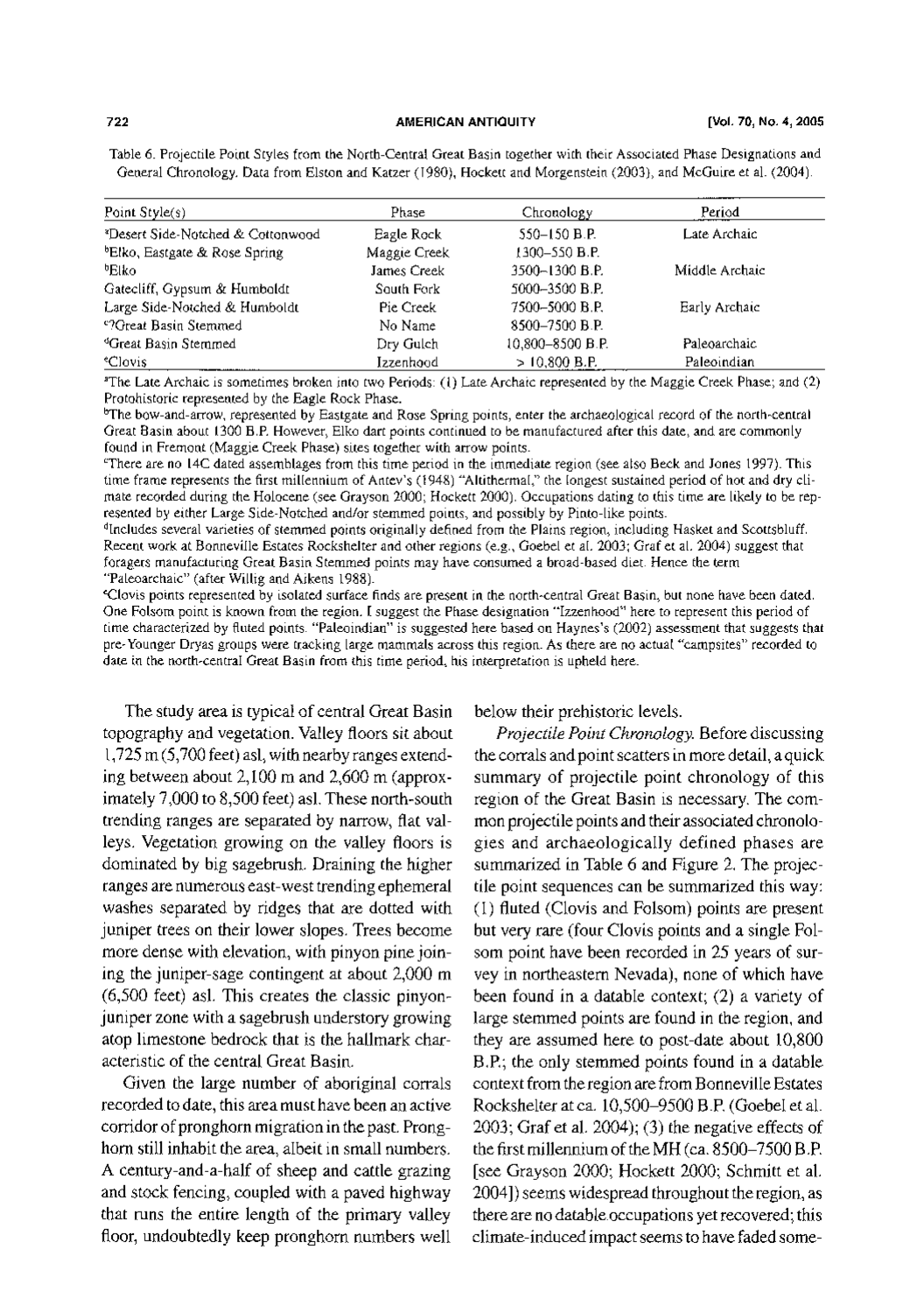9gri) क<sub>ी</sub>माञ§ी∑म gregoran Ő y  $\frac{1}{2} \frac{1}{\log(2\pi)}$ r, MANIH **ARICULATION CONTRACTOR DESCRIPTION AND ARTICLES** 

Figure 2. Common projectile points recorded from the study area. Left column, top to bottom: Western Stemmed, Large<br>Side-Notched, Humboldt, Gatecliff. Right column, top to bottom: Elko Corner-Notched, Eastgate, Rose Spring Side-Notched.

ĭ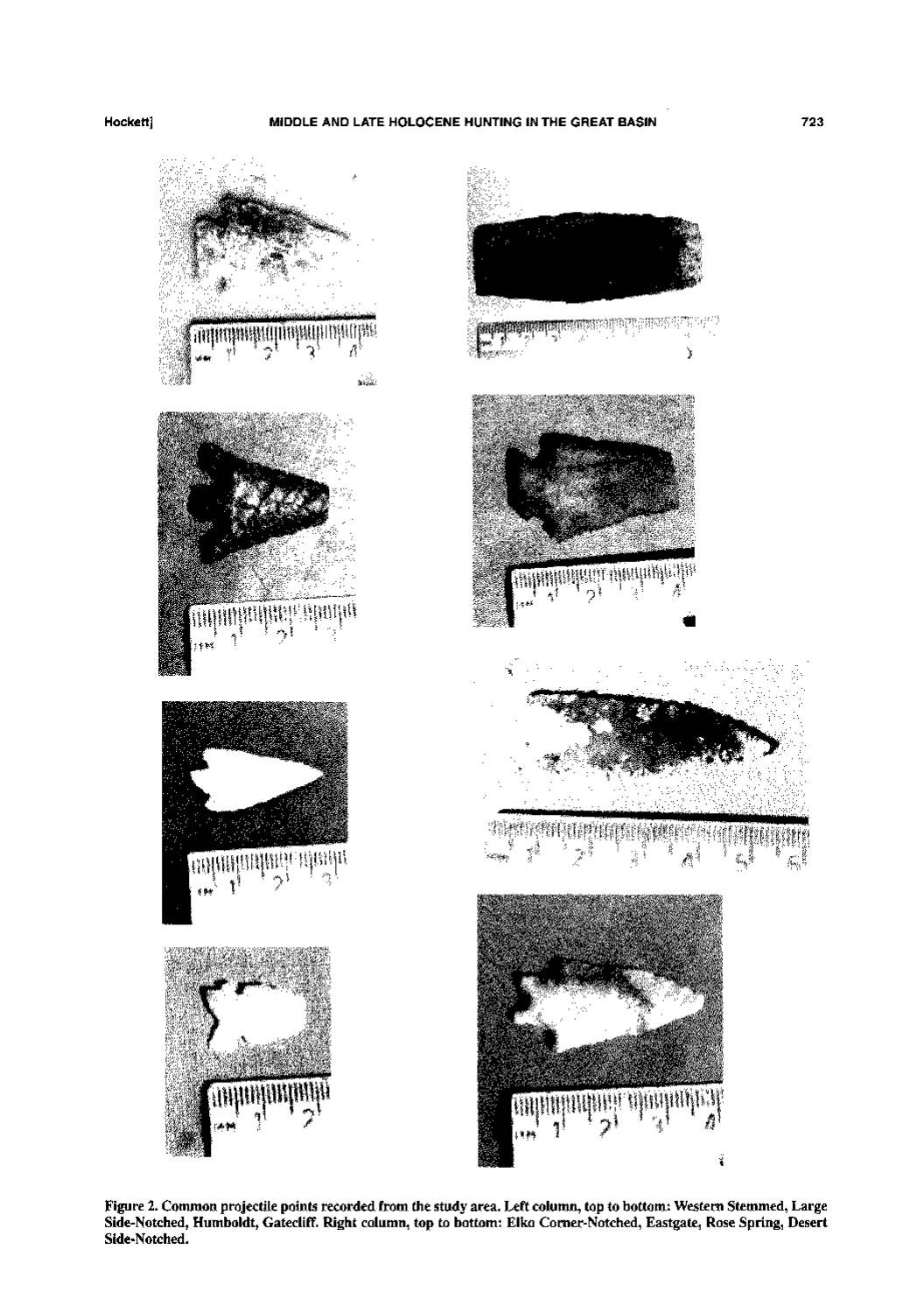| Trap                   | Width (diameter) | Number of Points [Identifiable Points]         |
|------------------------|------------------|------------------------------------------------|
| South Spruce           | 375 m            | none                                           |
| Pygmy Rabbit           | 275 <sub>m</sub> | none                                           |
| Spruce Knoll           | 250 <sub>m</sub> | 11 [10 DSN]                                    |
| Gallegos               | 310 m            | $2 \lceil 1 \text{DSN}$ ; $1 \text{ Elko}$     |
| Spruce Well            | 450 m            | none                                           |
| Sprucemont             | $120 \text{ m}$  | $1$ [Elko]                                     |
| Valley Mountain        | $400 \text{ m}$  | 188 [34 Elko; 62 Humboldt; 1 Gatecliff; 3 LSN] |
| Hill                   | 300 m            | 43 [3 DSN; 21 Elko; 2 Humboldt; 7 LSN]         |
| Storey                 | $200 \text{ m}$  | 1 [Elko]                                       |
| Spruce Pond            | 140 m            | 21 [11 DSN; I Eastgate; 5 Elko]                |
| Spruce Ridge           | 175 <sub>m</sub> | 16 [14 DSN]                                    |
| Mizpah                 | 240 m            | $1$ [1 DSN]                                    |
| Ruby Wash              | 240 <sub>m</sub> | none                                           |
| Currie Hills           | 240 <sub>m</sub> | none                                           |
| Tobar                  | 340 m            | none                                           |
| South Dry Lake Flat    | 420 m            | none                                           |
| North Dry Lake Flat    | 280 m            | none                                           |
| Clover Valley          | 400 m            | $212$ DSN                                      |
| Cobre                  | 320 m            | 63 [27 DSN; 4 Rose Spring; 3 Elko; 1 LSN]      |
| Maverick               | 500 m            | none                                           |
| Wendover               | $250 \text{ m}$  | 52 [28 DSN; 3 Elko; 1 Humboldt; 1 Gatecliff]   |
| Toano Draw             | 260 m            | none                                           |
| <b>Butte Valley</b>    | 220 m            | none                                           |
| North Five Mile Draw   | 360 m            | none                                           |
| South Five Mile Draw   | 320 m            | 4 [2 DSN; I Great Basin Stemmed]               |
| East Five Mile Draw    | 320 m            | none                                           |
| Liza Jane North        | 220 m            | 38 [12 DSN; 2 Eastgate; 13 Elko; 1 LSN]        |
| Thorpe                 | $260 \text{ m}$  | none                                           |
| South White Horse Pass | 220 <sub>m</sub> | none                                           |
| West White Horse Pass  | $200 \text{ m}$  | none                                           |
| Silver Zone Pass       | 450 m            | none                                           |

Table 7. Aboriginal Pronghorn Traps Recorded to Date in the North-Central Great Basin.

Note: Desert Side-Notched and Cottonwood Points Have Been Combined into a Single Category (DSN) Below. Large Side-Notched Points Are Labeled LSN.

what by 7500 B.P. in the eastern Great Basin, but may have lingered longer in much of the central Great Basin. In any case, the first Large Side-Notched points reach the region by at least 7500 B.P. Large Side-Notched points were manufactured until at least the MH-LH transitional period. Humboldt points are poorly dated in the region. Pie Creek Shelter contained a concentration of Humboldt points that dated to about 4900 B.P., so it is possible that these points were manufactured during the MH; (4) the MH-LH transitional period (ca. 5000-4000 B.P.) is marked by a rather sudden appearance of corner-notched points with bifurcate or split-stemmed bases known as Gatecliff; as mentioned, Humboldt points likely date to this time period as well; (5) Elko Series projectile points replace Gatecliff points about 3500 B.P.; these points occur in assemblages dating as late as 1100 B.P. in the region; (6) the bow-and-arrow reached

the central Great Basin by about 1300 B.P., and is marked by the appearance of Eastgate and Rose Spring projectile points; and (7) the immediate ancestors of the modern Western Shoshone and Goshute began manufacturing Desert Side-Notched and Cottonwood points by ca. 550 B.P., and these were the points fashioned at historic contact.

The Corrals and Kill Spots: Introduction and Working Hypotheses. A total of 31 aboriginal corrals has been documented in the north-central Great Basin (Table 7). A dozen corrals have been recorded in the smaller study area outlined in Figure 1; the majority of remaining corrals are located within 50 km (30 miles) in any direction of this centralized zone. Of the 31 traps, 14 contain projectile points within the confines of their corrals (Table 7). These are typically smaller traps that measure less than 320 m in diameter. Some corrals, such as Spruce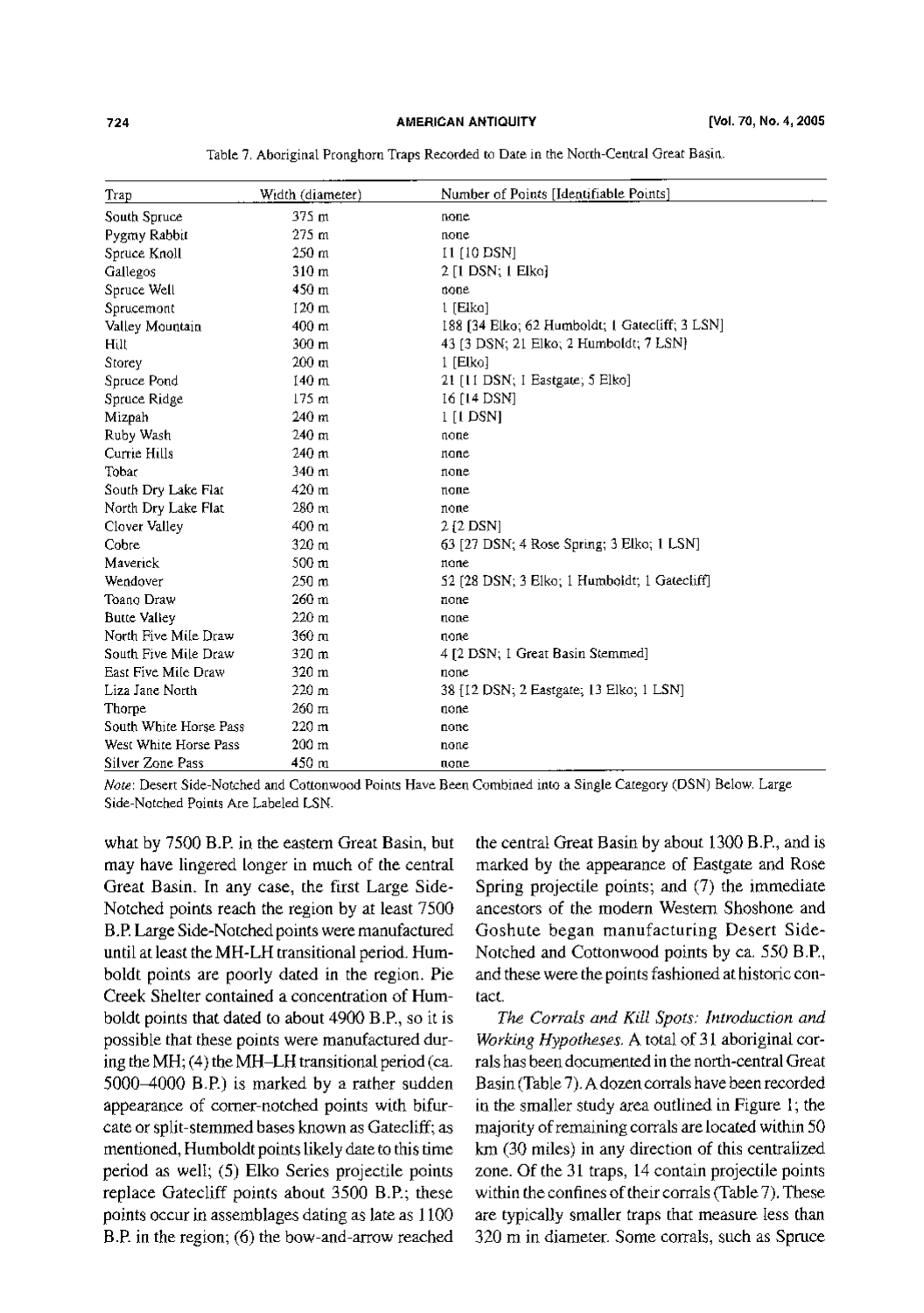

Figure 3. Size, shape, and orientation of 10 aboriginal pronghorn corrals recorded from the study area. Top row, left to right: Spruce Ridge, Pygmy Rabbit, Spruce Pond, Valley Mountain, Wiseman. Bottom row, left to right: Gallegos, Hill, South Spruce, Spruce Knoll, Liza Jane North. See Table 6 for additional details.

Knoll, contain only Desert Side-Notched projectile points, so the corrals and points probably are both physically and behaviorally associated with one another. Others, such as Valley Mountain, contain predominantly or exclusively older point styles that probably were not used during the final phases of corral construction. These time-averaged sites probably represent cases in which corrals were repeatedly constructed on the same ridgetop over a long period of time, or places where some combination of corral construction and surrounding took place. However, the majority of projectile points found within the confines of the corrals consist of the Desert Side-Notched variety that would have been manufactured during final use of the structures. When present, the majority of Desert Side-Notched points were found near the entrances to the corrals, which suggests the pronghom were shot as they entered the enclosures. Those corrals without associated point scatters may have been unsuccessful traps, or perhaps the animals were dispatched by other means such as clubbing.

The size and shape of 10 of the corrals located in the study area are illustrated in Figure 3. All of the corrals within the study area are made of juniper limbs; sagebrush would have been used as filler

between the tree limbs that formed the corral walls and to make the v-shaped wings. The corrals vary in preservation from single juniper limbs now evenly spaced about every 3-5 m to continuous and thick lines of juniper branches stretched from limbto-limb. These limbs would not be expected to survive complete decay for longer than a few centuries, so all of them must have been built or refurbished within 100-200 years of historic contact between A.D. 1750–1850. Although some of the 31 corrals contain axe-cut juniper branches indicating that they were built after historic contact and after the native populations acquired metal tools, none of the 12 corrals within the smaller study area were built with the aid of metal tools such as axes. Therefore, they can be considered "prehistoric" features.

In addition to the 12 corrals, more than 100 open-air sites (lithic scatters) have been recorded in the small study area shown in Figure 1. All styles of projectile points listed in Table 6 have been found in the study area except fluted points, suggesting that hunting was an important activity since the Late Pleistocene or EH. Individual sites contain between 0 and more than 250 points. Regardless of style or age, most sites within the study area contain less than 10 projectile points. This suggests that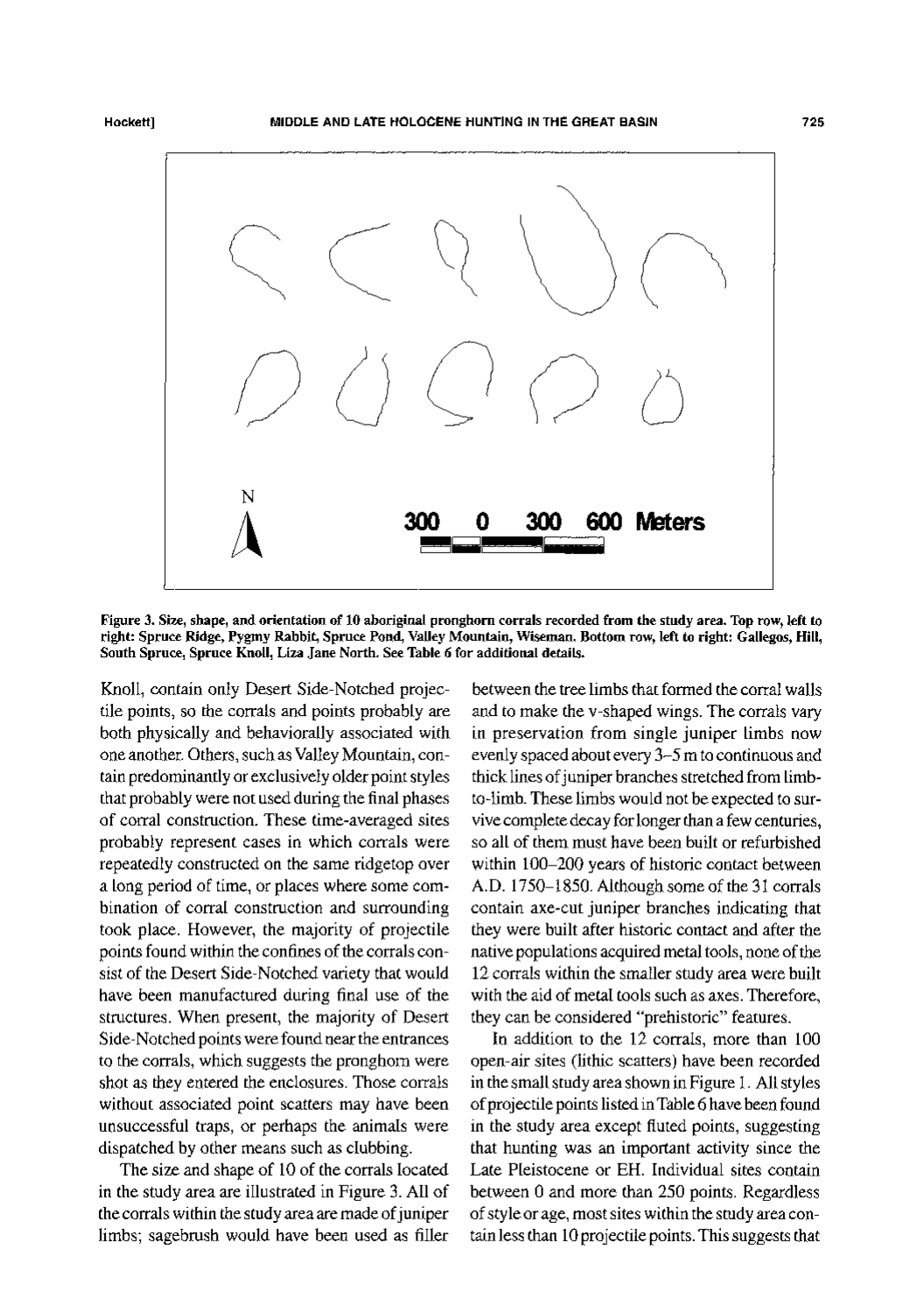hunting methods other than communal hunting occurred during all cultural phases. However, some sites contain large numbers of points that are concentrated close to one another, typically no more than a few centimeters apart. These are interpreted as ancient kill spots related to communal hunting (see also Petersen and Stearns 1992).

The abundance and spatial distribution of the various projectile point styles within the study area can be examined in order to interpret some basic elements of social organization such as group size during hunting episodes. The assumptions guiding my interpretations are as follows: (1) Short-term hunting or foraging locales created by small family groups would be expected to contain relatively few projectile points at any one site. As mentioned, more than 100 of these sites have been recorded to date in the study area, and these are interpreted as encounter/ambush locales or short-term retooling stations created by small, family groups. In contrast, kill sites created by multiple family groups working cooperatively to surround or corral large numbers of animals may contain large numbers of concentrated projectile points if the animals were shot rather than clubbed. Thus, just as the corrals represent an architectural manifestation of communal hunting by multiple family groups, so, too, do the ancient kill spots now represented only by concentrated projectile points. (2) The kill spots or point scatters that represent places where animals were shot inside a corral or surround should show some combination of the following six features: (a) projectile points that are tightly clustered (e.g., points are found that lie on top of one another or only several cm from one another); (b) a relatively large number of complete points (20 or more) or points with impact fractures are present; (c) point tips are present, suggesting that the projectiles were broken in situ; (d) uniformity in point style or type; (e) similarity in raw material used to manufacture the points; and (f) there is a relatively high tool to flake ratio with little debitage present.

The following caveats are acknowledged:  $(1)$ Small family groups repeatedly camping on the same ridge over a long period of time could have cumulatively created a palimpsest assemblage of large numbers of lithic artifacts. However, these sites are generally characterized by diffuse scatters with small clusters of relatively few projectile points within larger scatters of artifacts. (2) A ques-

tion may be raised regarding the number of points that should be present at a single site in order for that site to represent the ancient remains of a surround or corral rather than an encounter or ambush hunting episode. Some of the aboriginal corrals with Desert Side-Notched points, for example, contain as few as six points on the surface. However, most of these sites are located within depositional zones that consist of loose, aoelian silts. Six Desert Side-Notched points on the surface in this context will represent only those visible at the time of site recordation. A complete excavation of the sediments associated with these corrals would undoubtedly reveal many more points. Most of the pre-Desert Side-Notched kill spots reported here were found on deflated surfaces, which enhanced their archaeological visibility. Other ancient kill spots were found within depositional microenvironments, so for some of these sites the number of points listed are minimum figures. A cut-off of 20 points, together with the other features noted above, seems conservative and reasonable to interpret a site as representing an early surround or corral created by communal hunting. (3) Sites containing large numbers of points can also be created outside of the actual kill spot if large numbers of foreshafts with broken points were retrieved and collectively dropped at a repair/retooling station. In these cases, sites should consist of broken bases with few or no tips or complete points. This situation was discussed by Petersen and Stearns (1992), who found the first two large concentrations of projectile points in the region during highway and gravel pit surveys. However, all of the sites interpreted here as kill spots consist of large numbers of complete points, point tips, and point midsections except the Town Creek Site (see Table 8).

# The Chronological Distribution of Communal Hunting

The projectile point data presented here are based on nearly 2,000 specimens recorded from over 100 individual sites within the study area. Of these, 1,406 (70 percent) were recovered from the 15 sites interpreted as kill spots, and listed in Table 8. The remaining 600 points were recorded from dozens of smaller sites within the study area representing all phases of the EH, MH, and LH. Table 9 shows the total number of points identified to style  $(1,167)$ from all sites in the study area, with the raw num-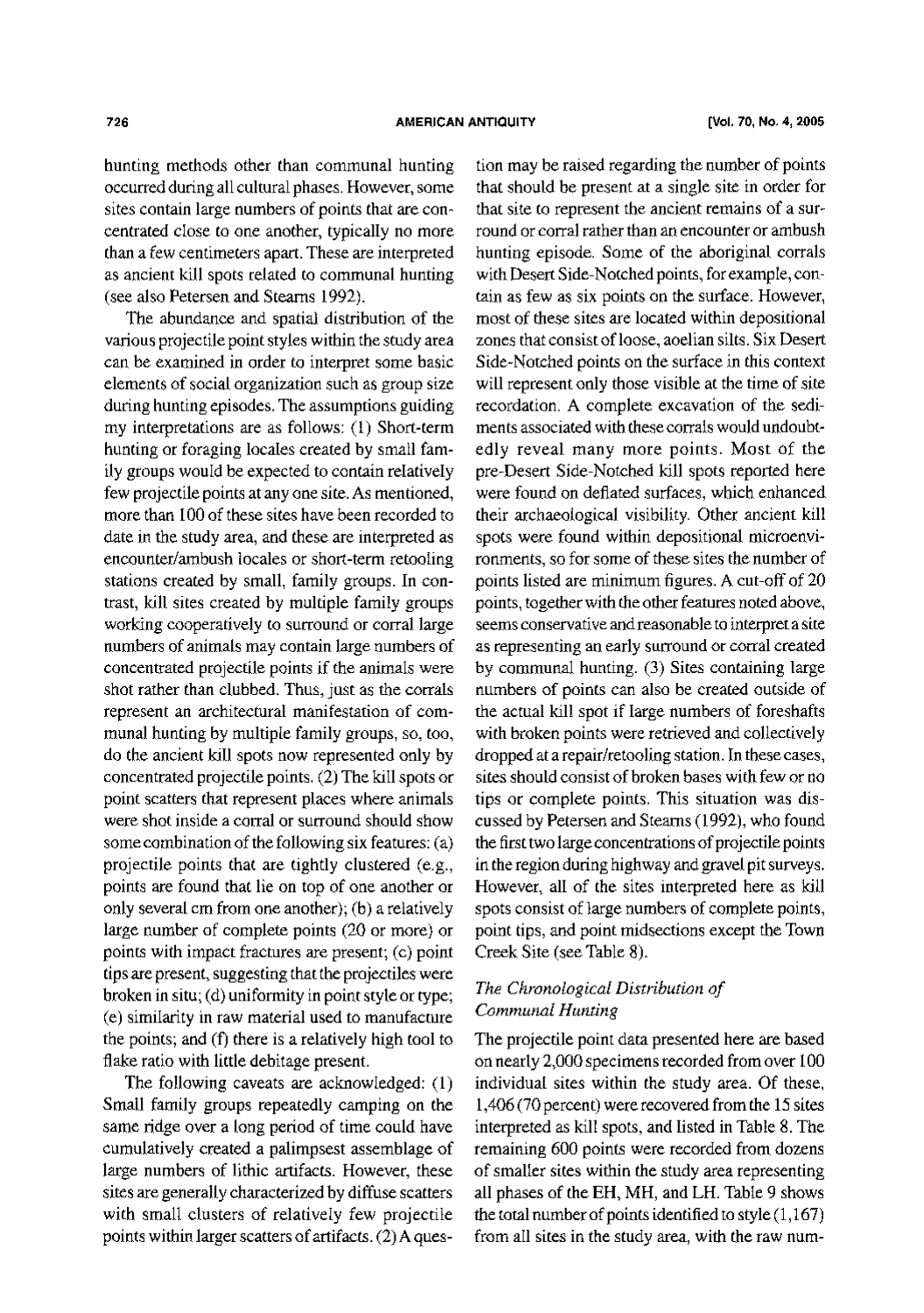#### MIDDLE AND LATE HOLOCENE HUNTING IN THE GREAT BASIN

| Site.         | Total Number of Points | Identifiable Points                                              |
|---------------|------------------------|------------------------------------------------------------------|
| $11-5014$     | 256                    | 72 Humboldt; 7 Elko; 5 Rose Spring; 1 Gatecliff                  |
| $11 - 12602$  | 188                    | 62 Humboldt; 34 Elko; 3 LSN; 1 Gatecliff                         |
| $11 - 5336^*$ | 150                    | 94 Gatecliff                                                     |
| 11-8030       | 149                    | 55 Humboldt; 45 Elko; 3 Rose Spring; 1 Gatecliff; 1 LSN          |
| 11-13086      | 128                    | 21 Gatecliff: 2 Humboldt                                         |
| 11-12575      | 86                     | 46 Eastgate/Rose Spring; 7 Elko; 3 Cottonwood; 1 Humboldt; 1 LSN |
| 11-13074      | 85                     | 51 Gatecliff: 1 Humboldt                                         |
| 11-12576      | 81                     | 54 Elko; 1 Gatecliff; 1 Rose Spring                              |
| 11-12195      | 70                     | 35 Elko; 11 Gatecliff/Gypsum; 8 Humboldt                         |
| 11-8832       | 52                     | 42 Elko; 3 Rose Spring                                           |
| 11-12603      | 43                     | 21 Elko; 7 LSN; 2 Humboldt                                       |
| 11-13390      | 38                     | 13 Elko: 2 Eastgate: 1 LSN                                       |
| 11-8833       | 32                     | 26 Elko                                                          |
| $11 - 12604$  | 28                     | 13 Eastgate; 5 Elko; 3 Humboldt                                  |
| $11 - 12191$  | 20                     | 19 Etko                                                          |

Table 8. Pre-Desert Side-Notched Kill Spots in the Study Area. Includes Only Those Sites with 20 or More Projectile Points.

<sup>a</sup>Petersen and Stearns (1992) argued that the Town Creek site represents a place where foreshafts were retrieved from a nearby kill spot, with the broken points unbound and dropped here. This interpretation seems correct because few complete points or tips were found at the site. However, the kill spot, which undoubtedly contains a large number of point tips along with other points not retrieved, was likely located very close to the site, and thus this site is used as a representative of a Gatecliff-era killing event.

bers also scaled to the number of years each point style was manufactured.

The data in Table 8 suggest that foragers who manufactured Humboldt, Gatecliff, Elko, and Eastgate projectile points engaged in the communal hunting of pronghorn. Conspicuously absent are large concentrations of EH and MH-aged points (Great Basin Stemmed and Large Side-Notched). As noted above, Humboldt points date to at least the transitional period of 5000-4000 B.P. between the MH and the LH, so they were placed within that timeframe in Table 9. If some of these Humboldt kill spots are older than 5000 B.P., then MH communal pronghorn hunting is represented as well. Unfortunately, this possibility remains uncertain until firmer dates are obtained on this point style.

between about 5000 and 3500 B.P., so it appears that this time frame represents the beginning of communal pronghorn hunting in the study area. Based on the large number of aboriginal corrals recorded, foragers were also actively engaged in communal pronghorn bunting as recently as 200-300 years ago. Thus, there is no evidence for communal pronghorn hunting prior to ca. 5000-3500 B.P., but there is ample evidence for this activity after this time until historic contact.

#### **Discussion and Future Prospects**

Prior to 5000–3500 B.P., foragers in the study area who manufactured Great Basin Stemmed and Large Side-Notched projectile points probably were organized into small family units during hunting episodes. Small, mobile groups apparently were

Gatecliff (and probably Humboldt) points date

|  | Table 9. Identifiable Projectile Points Recorded in the Study Area. |  |  |  |  |  |  |
|--|---------------------------------------------------------------------|--|--|--|--|--|--|
|--|---------------------------------------------------------------------|--|--|--|--|--|--|

| Point Style(s)                   | Time Span          | Years | Number of<br>Points | Points Per<br>Century | Period        |
|----------------------------------|--------------------|-------|---------------------|-----------------------|---------------|
| Desert Side-Notched & Cottonwood | 550 B.P. - Present | 550   | 124                 | 23                    | Late          |
| Eastgate & Rose Spring           | 1300-550 B.P.      | 750.  | 115                 | 15                    | Archaic       |
| Elko                             | 3500-1300 B.P.     | 2200  | 428                 | 20                    | Middle        |
| Gatecliff, Gypsum & Humboldt     | 5000-3500 B.P.     | 1500  | 437                 | 29                    | Archaic       |
| Large Side-Notched               | 7500-5000 B.P.     | 2500  | 34                  |                       | Early Archaic |
| Great Basin Stemmed              | 10800-7500 B.P.    | 3300  | 29                  |                       | Paleoarchaic  |
| Total                            |                    |       | 1167                |                       |               |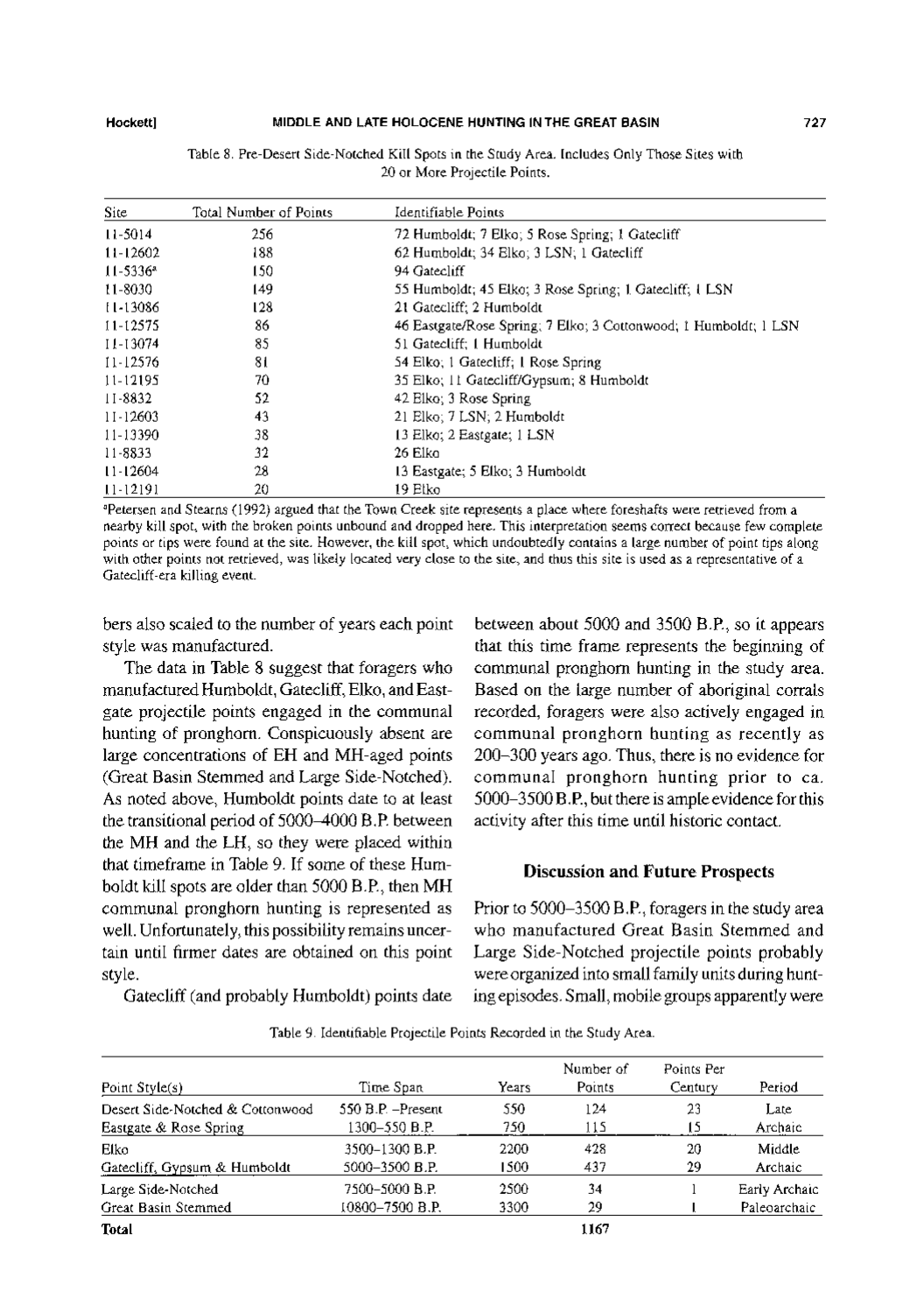moving in and out of the region relatively quickly, probably encounter hunting and foraging for plant resources along the way. Ambushing pronghorn or "charming" individual animals during migrations are possibilities. These activities associated with small family groups continued after 5000 B.P. as well. However, sometime between 5000 B.P. and 3500 B.P., social relations between small bands of foragers who now manufactured Gatecliff and Humboldt points changed—they were at times cooperating in multiple family units to communally hunt pronghorn. They spent longer periods of time in the study area during these episodes, sometimes investing rather substantial labor in the construction of corrals, and at other times surrounding pronghorn and killing large numbers of animals trapped on ridgetops. These large get-togethers probably served other purposes such as matchmaking and alliance-building. This general pattern continued until historic contact within groups who manufactured Elko, Eastgate, and Desert Side-Notched projectile points.

Interestingly, the cultural continuity of communal pronghorn hunting since the MH-LH transitional period cross-cuts the development and spread of four culture phases (South Fork, James Creek, Maggie Creek, and Eagle Rock; see Table 6) and two periods (Middle and Late Archaic), the latter of which included the switch from the atlatl and dart to the bow-and-arrow as the primary hunting weapon, as well as the introduction of ceramics by 1100-1200 B.P. (Hockett and Morgenstein 2003). In any case, these communal hunting efforts probably would have resulted in the deposition of large numbers of artiodactyl bones to individual sites within a short span of time, signaling the mass collecting of artiodactyls.

In general, these data support Hildebrandt and McGuire's (2002) and McGuire et al.'s (2004) argument that a change in social organization coincided with the transition to LH climates in California and the Great Basin. However, the interpretation that LH climates fostered increasing numbers of artiodactyls and that human foragers responded in kind by intensifying large-game hunting currently finds little support as a general pattern from the faunal record of the Great Basin, although it likely occurred at specific locales. For example, the projectile point and corral data suggest that foragers did indeed intensify pronghorn hunting in certain

regions during the MH-LH transitional period through communal hunting efforts. Yet caves and rockshelters from the Great Basin and northern Colorado Plateau suggest that the intensity of artiodactyl and leporid bone deposition at individual sites varied based on factors such as location and elevation.

The faunal and corral/projectile point data are contradictory only in the context of sweeping models that propose that foragers responded in essentially the same manner to changes in environmental and social conditions across the Great Basin and beyond. Unfortunately, there is no mathematical formula that accounts for the variability in the archaeological record of the Great Basin, nor for its continuities. Instead, the faunal and lithic records suggest that foragers responded to local situations in uniquely human ways that are not always predictable (e.g., Binford 2001). And yet that is what makes the study of human behavior so fascinating.

Overall, then, the intensity of small game use seems to have varied between the MH and LH within a context of relative stability in large-game hunting throughout this period in the Great Basin and northern Colorado Plateau. It therefore appears that any increases in small game procurement in the latter LH of the north-central Great Basin likely came about as an addition to, rather than a substitution for, other resources such as artiodactyls. This general pattern is not restricted to the Great Basin: it is characteristic of the European Upper Paleolithic in regions such as north-central and eastern Europe, as well as much of the Iberian Peninsula (Hockett and Haws 2003, 2005).

From a demographic perspective, if foragers were consuming more artiodactyls during the LH, we might expect them to drop their previous levels of consumption of small game taxa only if population densities were remaining constant or declining. Given that human population densities were likely increasing during the transitional period between the MH and LH, there simply is no reason to expect a reduction in small-game hunting through time regardless of the intensity of largegame hunting. Models such as nutritional ecology (e.g., Haws 2004; Hockett and Haws 2003, 2005) would predict that resource diversity should be either maintained or increased during periods of human population pulses because diverse diets increase the probability that females will consume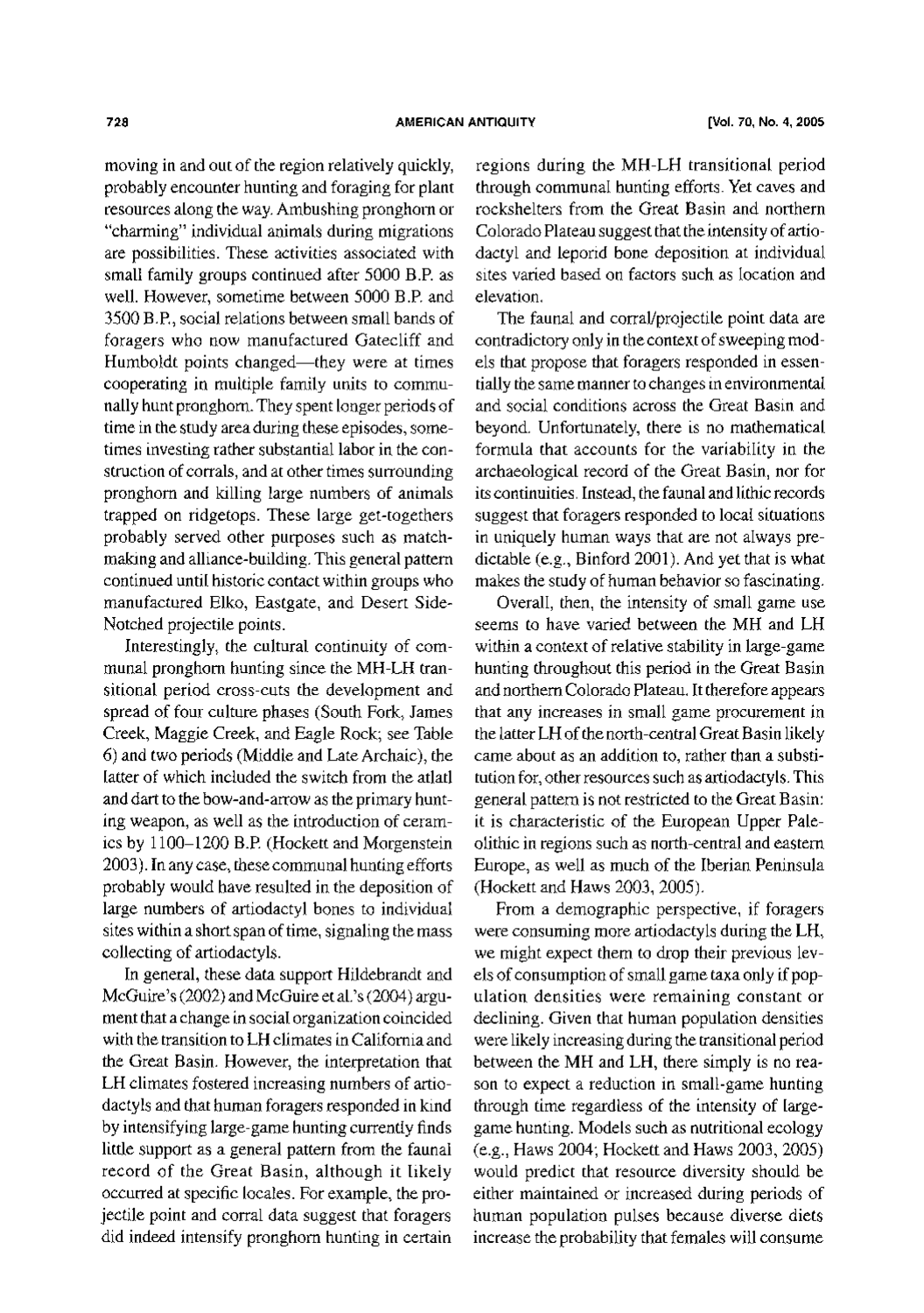the essential nutrients necessary for proper fetal development. Such a pattern of maintaining or increasing resource diversity in the context of increases in the intensity of site use is precisely the pattern documented at sites such as Pie Creek Shelter. Nutritional ecology-based approaches within archaeology have the advantage of being based on current knowledge about the impacts of nutritional factors on human fertility and mortality rates, so these types of models should prove useful in the future.

The idea of mass collecting small animals such as hares with nets began at least two or three millennia before the advent of the LH in nearby regions (e.g., Schmitt et al. 2004). It is possible that the LH changes to mass collecting pronghorn partially occurred as a result of growing human populations who began utilizing similar hunting methods (surrounding), as well as new technologies (corral construction) in order to intensify the taking of largeand small-game resources. In fact, pronghorn are known for their high rate of survival in a variety of environments and climatic situations due to a combination of behaviors, food preference, and physiological design, and their populations can rebound relatively quickly following declines (Sundstrom et al. 1973).

Finally, although Bettinger (1999) has generally applied his model of culture change to post-2000 B.P. sites in the Great Basin, his emphasis on the relationships between how people relate to their environment, technology, and population growth may have relevance to the sociocultural changes that occurred between 4000 and 5000 B.P. in the Great Basin. For example, Bettinger (1978, 1999). argued that a change in thinking about resources as private rather than public goods resulted in the intensified use of plant resources, which in turn sparked changes in technology and, ultimately, led to a continuation of population growth in the Great Basin. In a similar vein, a change in the way foragers thought about their environment and their relationships to one another appear to be manifested in a change to communal pronghom hunting between 5000 and 3500 B.P. in the north-central Great Basin. Both cave/rockshelter and open-air sites have relevance to testing such propositions.

Acknowledgments. Thanks to Bill Fawcett, Jill Jensen, and several anonymous reviewers who helped me to focus and organize my thoughts. Many thanks to Michael Jochim for acknowledging diverse interpretations.

#### **References Cited**

| Antevs, Ernsi |  |
|---------------|--|
|---------------|--|

1948 Climatic Changes and Pre-White Man. In The Great Basin, With Emphasis on Glacial and Postglacial Times, pp. 168-191. Bulletin of the University of Utah 38, Salt Lake City.

Arkush, Brooke S.

1986 Aboriginal Exploitation of Pronghorn in the Great Basin. Journal of Ethnobiology 6:239-255.

Beck, Charlotte, and George T. Jones

1997 The Terminal Pleistocene/Early Holocene Archaeology of the Great Basin. Journal of World Prehistory  $11:161 - 236.$ 

Bettinger, Robert L.

- 1978 Alternative Adaptive Strategies in the Prehistoric Great Basin. Journal of Anthropological Research 34:27-46.
- 1999 What Happened in the Medithermal. In Models for the Millennium: Great Basin Anthropology Today, edited by C. Beck, pp. 62-74. University of Utah Press, Salt Lake City.
- Binford, Lewis R.
	- 2001 Constructing Frames of Reference: An Analytical Method for Archaeological Theory Building Using Hunter-Gatherer and Environmental Data Sets. University of California Press, Berkeley.
- Broughton, Jack M., and Frank E. Bayham

2003 Showing Off, Foraging Models, and the Ascendance of Large Game Hunting in the California Middle Archaic. American Antiquity 68:783-789.

- Broughton, Jack M., and James F. O'Connell
	- 1999 On Evolutionary Ecology, Selectionist Archaeology, and Behavioral Archaeology. American Antiquity  $64:153 - 165.$
- Butler, Virgina L.
- 2004 Fish Remains. In Archaeological Excavations at Pie-Creek and Tule Valley Shelters, Elko County, Nevada, edited by Kelly R. McGuire, Michael G. Delacorte, and Kim Carpenter, pp. 110-122. Anthropological Papers 25. Nevada State Museum, Carson City.

Byers, David A., and Jack M. Broughton

- 2004 Holocene Environmental Change, Artiodactyl Abundances, and Human Hunting Strategies in the Great Basin. American Antiquity 69:235-255.
- Byers, David A., Craig S. Smith, and Jack M. Broughton 2005 Holocene Artiodactyl Population Histories and Large Game Hunting in the Wyoming Basin, USA. Journal of Archaeological Science 32:125-142.

Carpenter, Kimberly

2004 Terrestrial Faunal Remains. In Archaeological Excavations at Pie Creek and Tule Valley Shelters, Elko County, Nevada, edited by Kelly R. McGuire, Michael G. Delacorte, and Kim Carpenter, pp. 105-110. Anthropological Papers 25. Nevada State Museum, Carson City.

Crabtree, Pam

1990 Zooarchaeology and Complex Societies: Some Uses of Faunal Analysis for the Study of Trade, Social Status, and Ethnicity. In Archaeological Method and Theory, Vol. 2, edited by Michael B. Schiffer, pp. 155-204. Academic Press, New York.

Dalley, Gardiner F.

<sup>1976</sup> Swallow Shelter and Associated Sites. Anthropological Papers 96. University of Utah, Salt Lake City.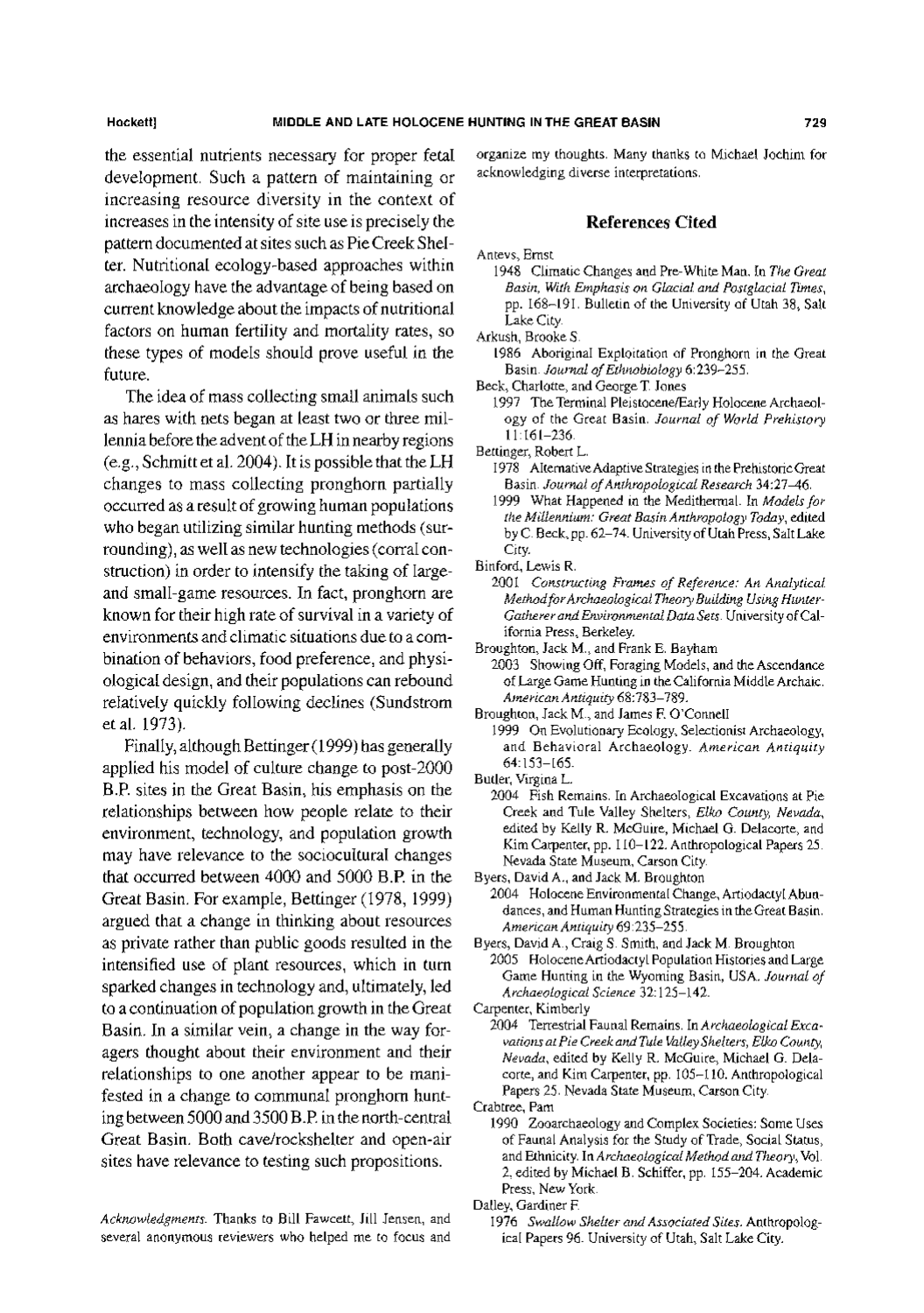Durrant, Stephen D.

1970 Faunal Remains as Indicators of Neothermal Climates at Hogup Cave. In Hogup Cave, edited by C. Melvin Aikens, pp. 241-245. Anthropological Papers 93. University of Utah, Salt Lake City.

Elston, Robert G., and Keith L. Katzer

- 1980 Conclusions. In The Archaeology of James Creek Shelter, edited by Robert G. Elston and Elizabeth E. Budy, pp. 257~288. Anthropological Papers 115. University of Utah, Salt Lake City.
- Goebel, Ted, Kelly Graf, Bryan Hockett, and David Rhode
- 2003 Late Pleistocene Humans at Bonneville Estates Rockshelter, Eastern Nevada. Current Research in the Pleistocene 20:20-23.
- Graf, Kelly, Ted Goebel, and Bryan Hockett
	- 2004 Bonneville Estates Rockshelter: An Update on the Terminal Pleistocene Archaeology. Paper presented at the 29th biennial Great Basin Anthropological Conference, Sparks, Nevada.
- Grayson, Donald K.
	- 1983 The Paleontology of Gatecliff Shelter: Small Mammals. In Gatecliff Shelter, edited by David Hurst Thomas, pp. 99-126. Anthropological Papers Vol. 59, Pt. 1. American Museum of Natural History, New York.
	- 1988 Danger Cave, Last Supper Cave, and Hanging Rock Shelter: The Faunas. Anthropological Papers Vol. 66, Pt. 1. American Museum of Natural History, New York.
	- 1993 The Desert's Past. Smithsonian Institution Press, Washington, D. C.
	- 2000 The Homestead Cave Mammals. In Late Quaternary Paleoecology in the Bonneville Basin, edited by David B. Madsen, pp. 67-89. Utah Geological Survey Bulletin 130, Salt Lake City.

Hawkes, Kristen

- 1991 Showing Off: Tests of an Explanatory Hypothesis About Men's Foraging Goals. Ethology and Sociobiology  $12:29 - 54.$
- 1993 Reply. Current Anthropology 34:706-710.
- Hawkes, Kristen, James F. O'Connell, and Niles G. B. Jones 2001 Hunting and Nuclear Families: Some Lessons from the Hadza and Men's Work. Current Anthropology 42:681-709.
- Haws, Jonathan A.
	- 2004 An Iberian Perspective on Upper Paleolithic Plant Consumption. Promontoria 2:49-106.
- Haynes, Gary
	- 2002 The Early Settlement of North America: The Clovis Era. Cambridge University Press, Cambridge.
- Heizer, Robert F., Martin A. Baumhoff, and C. William Clewlow, Jr.
	- 1968 The Archaeology of South Fork Shelter (NV-El-11), Elko County, Nevada. University of California Archaeological Survey Reports 71, Berkeley.

Hildebrandt, William R., and Kelly R. McGuire

- 2002 The Ascendance of Hunting During the California Middle Archaic: An Evolutionary Perspective. American Antiquity 67:256.
- Hill, Kim, and Howard Kaplan
	- 1993 On Why Male Foragers Hunt and Share Food. Current Anthropology 34:701-706.

Hockett, Bryan

- 1993 Taphonomy of the Leporid Bones from Hogup Cave, Utah: Implications for Cultural Continuity in the Eastern Great Basin. Ph.D. Dissertation, University of Nevada, Reno.
- 1994 A Descriptive Reanalysis of the Leporid Bones from Hogup Cave, Utah. Journal of California and Great Basin

Anthropology 16:106-117.

- 1998 Sociopolitical Meaning of Faunal Remains from Baker Village. American Antiquity 63:289-302.
- 2000 Paleobiogeographic Changes at the Pleistocene-Holocene Boundary near Pintwater Cave, Southern Nevada. Quaternary Research 53:263-269.
- 2005 Nutritional Ecology of Late Pleistocene Adaptation in the Great Basin: Zooarchaeological Evidence from Bonneville Estates Rockshelter. Paper presented at the 70th annual meeting of the Society for American Archaeology, Salt Lake City.

Hockett, Bryan, and Jonathan A. Haws

- 2002 Taphonomic and Methodological Perspectives of Leporid Hunting During the Upper Paleolithic of the Western Mediterranean Basin. Journal of Archaeological Method and Theory 9:269-302.
- 2003 Nutritional Ecology and Diachronic Trends in Paleolithic Diet and Health. Evolutionary Anthropology  $12:211 - 216.$
- 2005 Nutritional Ecology and the Human Demography of Neandertal Extinction. Quaternary International  $137:21 - 34$ .

Hockett, Bryan, and Maury Morgenstein

- 2003 Ceramic Production, Fremont Foragers, and the Late Archaic Prehistory of the North-Central Great Basin. Utah Archaeology 16:1-36.
- Jennings, Jesse D., Alan R. Schroedl, and Richard N. Holmer 1980 Sudden Shelter. Anthropological Papers 103. University of Utah, Salt Lake City.

Loud, Llewellyn, and M. R. Harrington

- 1929 Lovelock Cave. Publications in American Archaeology and Ethnology Volume 25, University of California, Berkelev.
- Lubinski, Patrick M.
	- 1997 Pronghorn Intensification in the Wyoming Basin: A Study of Mortality Patterns and Prehistoric Hunting Strategies. Ph.D. dissertation, University of Wisconsin, Madison.
	- 1999 Communal Pronghorn Hunt: A Review of the Ethnographic and Archaeological Evidence. Journal of California and Great Basin Anthropology 21:158-181.

Lucius, William A., and Jeffrey K. Colville

1980 Osteological Analysis of Faunal Remains. In Sudden Shelter, edited by Jesse D. Jennings, Alan R. Schroedl, and Richard N. Holmer, pp. 157-170. Anthropological Papers 103. University of Utah, Salt Lake City.

Madsen, David B., and James E. Kirkman

- 1988 Hunting Hoppers. American Antiquity 53:593-604.
- Madsen, David B., David Rhode, Donald Grayson, Jack Broughton, Stephanie Livingston, J. Hunt, Jay Quade, Dave Schmitt, and Monson Shaver III
- 2001 Late Quaternary Environmental Change in the Bonneville Basin, Western USA. Palaeogeography. Palaeoclimatology, Palaeoecology 167:243-271
- McGuire, Kelly R., Michael G. Delacorte, and Kim Carpenter 2004 Archaeological Excavations at Pie Creek and Tule Valley Shelters, Elko County, Nevada. Anthropological Papers 25. Nevada State Museum, Carson City.

Petersen, Frederick F., and Steven M. Stearns

1992 Two Hunting-Related Archaic Sites in Elko County, Nevada. Falcon Hill Press, Sparks.

Raven, Christopher, and Robert G. Elston 1988 Preliminary Investigations in Stillwater Marsh:

- Human Prehistory and Geoarchaeology. U.S. Fish and Wildlife Service, Cultural Resources Series 1, Portland.
- Rhode, David, and David B. Madsen
	- 1995 Late Wisconsin Vegetation in the Northern Bonneville

730